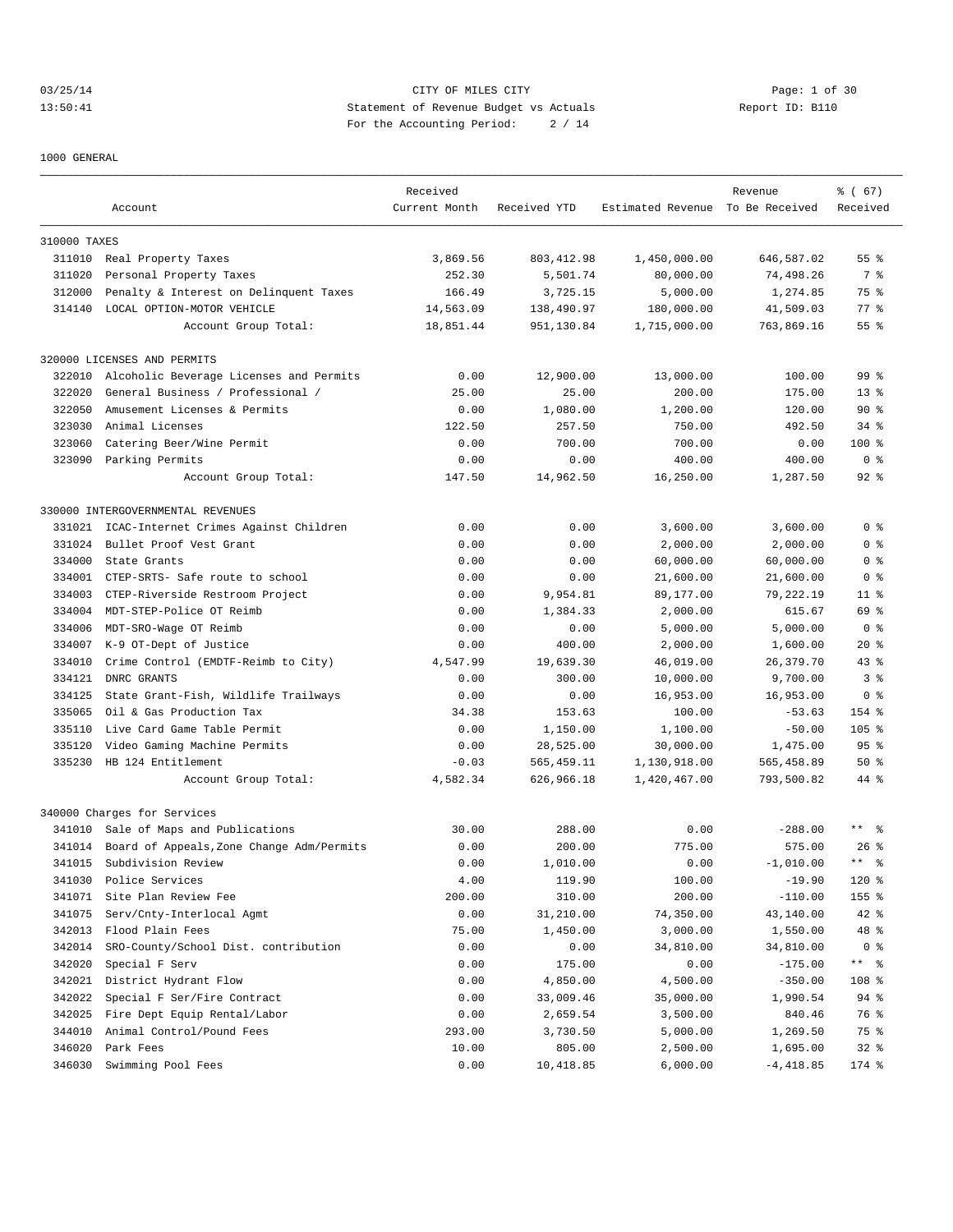# 03/25/14 Page: 2 of 30 13:50:41 Statement of Revenue Budget vs Actuals Report ID: B110 For the Accounting Period: 2 / 14

#### 1000 GENERAL

|        | Account                               | Received<br>Current Month | Received YTD   | Estimated Revenue | Revenue<br>To Be Received | % (67)<br>Received |
|--------|---------------------------------------|---------------------------|----------------|-------------------|---------------------------|--------------------|
|        | Account Group Total:                  | 612.00                    | 90,236.25      | 169,735.00        | 79,498.75                 | 53%                |
|        | 350000 FINES AND FORFEITURES          |                           |                |                   |                           |                    |
| 351030 | Fines/Surcharges/etc                  | 15,492.33                 | 104,099.13     | 145,000.00        | 40,900.87                 | 72 %               |
| 351035 | Animal Control Court Revenue          | 340.00                    | 5,410.00       | 7,500.00          | 2,090.00                  | 72 %               |
| 351036 | Restitution Collection Fees           | 0.00                      | 2.25           | 0.00              | $-2.25$                   | $***$ $%$          |
|        | Account Group Total:                  | 15,832.33                 | 109,511.38     | 152,500.00        | 42,988.62                 | 72 %               |
|        | 360000 MISCELLANEOUS REVENUE          |                           |                |                   |                           |                    |
| 361005 | MidRivers Franchise Fees              | 0.00                      | 63,224.91      | 105,000.00        | 41,775.09                 | 60 %               |
| 361010 | Land Rental                           | 100.00                    | 32, 141.56     | 22,000.00         | $-10, 141.56$             | $146$ %            |
| 361020 | Building Rentals                      | 1,349.99                  | 10,799.92      | 16,000.00         | 5,200.08                  | 67 <sup>8</sup>    |
| 362020 | MISC REVENUE                          | 0.00                      | 4,452.71       | 2,000.00          | $-2,452.71$               | $223$ $%$          |
| 365000 | Contributions and Donations           | 0.00                      | 5,100.00       | 5,000.00          | $-100.00$                 | 102 <sub>8</sub>   |
| 366040 | Misc.-BHS                             | 0.00                      | 0.00           | 800.00            | 800.00                    | 0 <sup>8</sup>     |
| 366050 | Sale of Junk/Salvage-PD cars          | 0.00                      | 3,190.00       | 0.00              | $-3,190.00$               | $***$ 8            |
|        | Account Group Total:                  | 1,449.99                  | 118,909.10     | 150,800.00        | 31,890.90                 | 79 %               |
|        | 370000 INVESTMENT EARNINGS            |                           |                |                   |                           |                    |
|        | 371010 Investment Earnings            | 376.81                    | 1,247.48       | 2,000.00          | 752.52                    | $62$ $%$           |
|        | Account Group Total:                  | 376.81                    | 1,247.48       | 2,000.00          | 752.52                    | $62$ $%$           |
|        | 380000 OTHER FINANCING SOURCES        |                           |                |                   |                           |                    |
| 382020 | Compensation for Loss of Fixed Assets | 0.00                      | 1,811.31       | 0.00              | $-1,811.31$               | $***$ $%$          |
| 383000 | Interfund Operating Transfer          | 16,597.04                 | 298,509.98     | 512,939.00        | 214,429.02                | 58 %               |
|        | Account Group Total:                  | 16,597.04                 | 300, 321.29    | 512,939.00        | 212,617.71                | 59 <sup>°</sup>    |
|        | Fund Total:                           | 58, 449.45                | 2, 213, 285.02 | 4,139,691.00      | 1,926,405.98              | $53$ $%$           |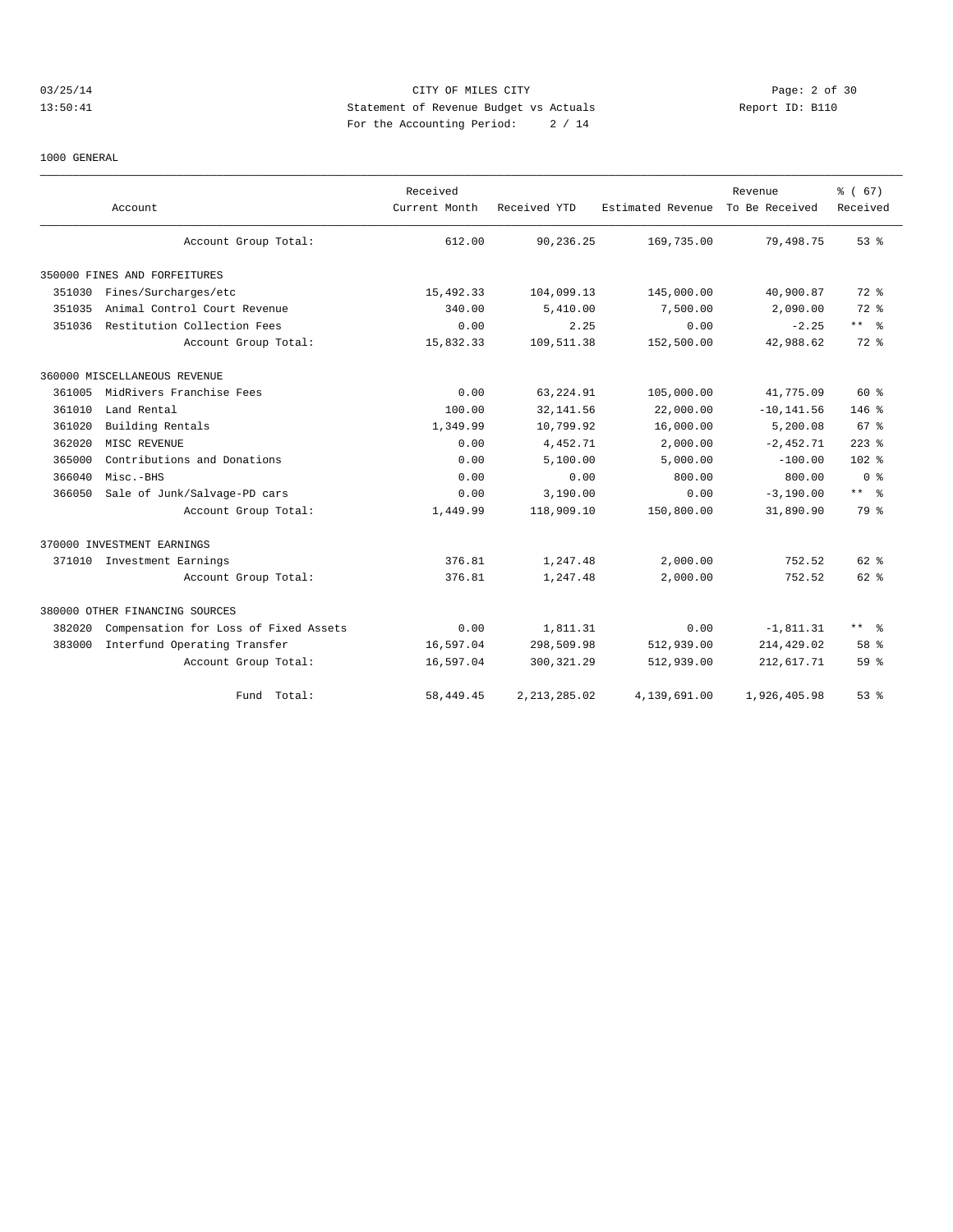# 03/25/14 Page: 3 of 30 13:50:41 Statement of Revenue Budget vs Actuals Report ID: B110 For the Accounting Period: 2 / 14

2220 LIBRARY

|        |                                   | Received      |              |                   | Revenue        | % (67)          |
|--------|-----------------------------------|---------------|--------------|-------------------|----------------|-----------------|
|        | Account                           | Current Month | Received YTD | Estimated Revenue | To Be Received | Received        |
|        | 340000 Charges for Services       |               |              |                   |                |                 |
| 341075 | Serv/Cnty-Interlocal Agmt         | 0.00          | 0.00         | 38,267.00         | 38,267.00      | 0 <sub>8</sub>  |
| 346070 | Library Fees                      | 376.65        | 2,764.40     | 4,000.00          | 1,235.60       | 69 %            |
| 346074 | Book Sales                        | 53.75         | 452.50       | 400.00            | $-52.50$       | $113*$          |
|        | Account Group Total:              | 430.40        | 3,216.90     | 42,667.00         | 39,450.10      | 8 %             |
|        | 360000 MISCELLANEOUS REVENUE      |               |              |                   |                |                 |
| 362020 | MISC REVENUE                      | 0.00          | 111.74       | 0.00              | $-111.74$      | $***$ $\approx$ |
| 365035 | Donation-Library Board of Trustee | 459.31        | 4,647.46     | 0.00              | $-4,647.46$    | $***$ $\approx$ |
|        | Account Group Total:              | 459.31        | 4,759.20     | 0.00              | $-4,759.20$    | $***$ $ -$      |
|        | 380000 OTHER FINANCING SOURCES    |               |              |                   |                |                 |
| 383000 | Interfund Operating Transfer      | 23,623.91     | 188,991.28   | 283, 487.00       | 94,495.72      | 67 %            |
|        | Account Group Total:              | 23,623.91     | 188,991.28   | 283, 487.00       | 94,495.72      | 67%             |
|        | Fund Total:                       | 24, 513.62    | 196,967.38   | 326,154.00        | 129,186.62     | 60 %            |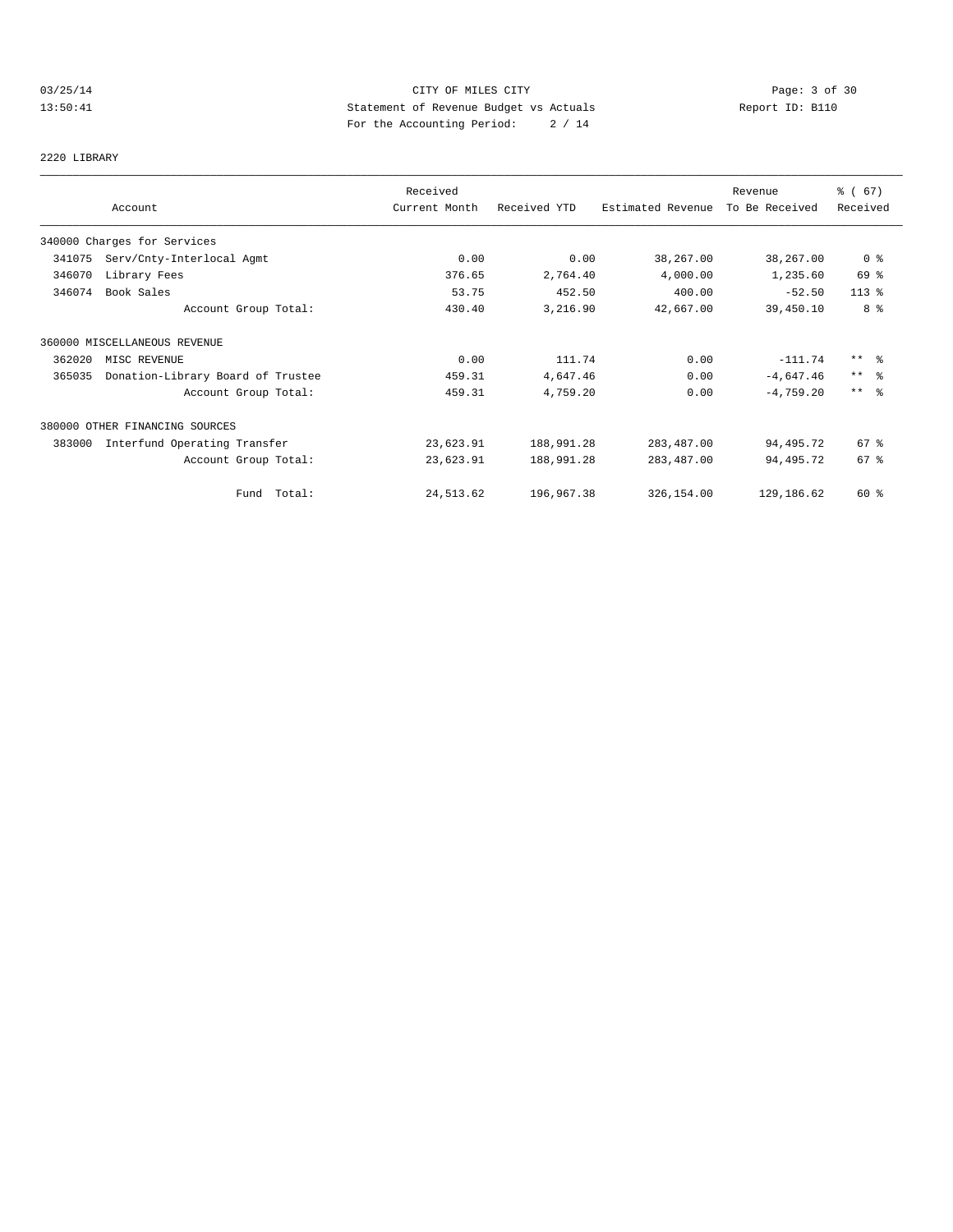# 03/25/14 CITY OF MILES CITY Page: 4 of 30<br>13:50:41 Statement of Revenue Budget vs Actuals Report ID: B110<br>Por the Accumular Deviced: 2011 13:50:41 Statement of Revenue Budget vs Actuals Report ID: B110 For the Accounting Period: 2 / 14

#### 2260 EMERGENCY DISASTER

|              |                                        | Received      |                |                   | Revenue        | % (67)          |  |
|--------------|----------------------------------------|---------------|----------------|-------------------|----------------|-----------------|--|
|              | Account                                | Current Month | Received YTD   | Estimated Revenue | To Be Received | Received        |  |
| 310000 TAXES |                                        |               |                |                   |                |                 |  |
| 311010       | Real Property Taxes                    | 0.16          | 52.41          | 0.00              | $-52.41$       | $***$ %         |  |
| 311020       | Personal Property Taxes                | 0.00          | 2.09           | 0.00              | $-2.09$        | $***$ $ -$      |  |
| 312000       | Penalty & Interest on Delinquent Taxes | 1.56          | 23.62          | 0.00              | $-23.62$       | $***$ $\approx$ |  |
|              | Account Group Total:                   | 1.72          | 78.12          | 0.00              | $-78.12$       | $***$ 8         |  |
|              | 330000 INTERGOVERNMENTAL REVENUES      |               |                |                   |                |                 |  |
| 331113       | FEMA -Projects                         | 0.00          | $-13, 249.48$  | 0.00              | 13,249.48      | $***$ $\approx$ |  |
|              | Account Group Total:                   | 0.00          | $-13, 249, 48$ | 0.00              | 13,249.48      | $***$ %         |  |
|              | Total:<br>Fund                         | 1.72          | $-13, 171.36$  | 0.00              | 13,171.36      | $***$ %         |  |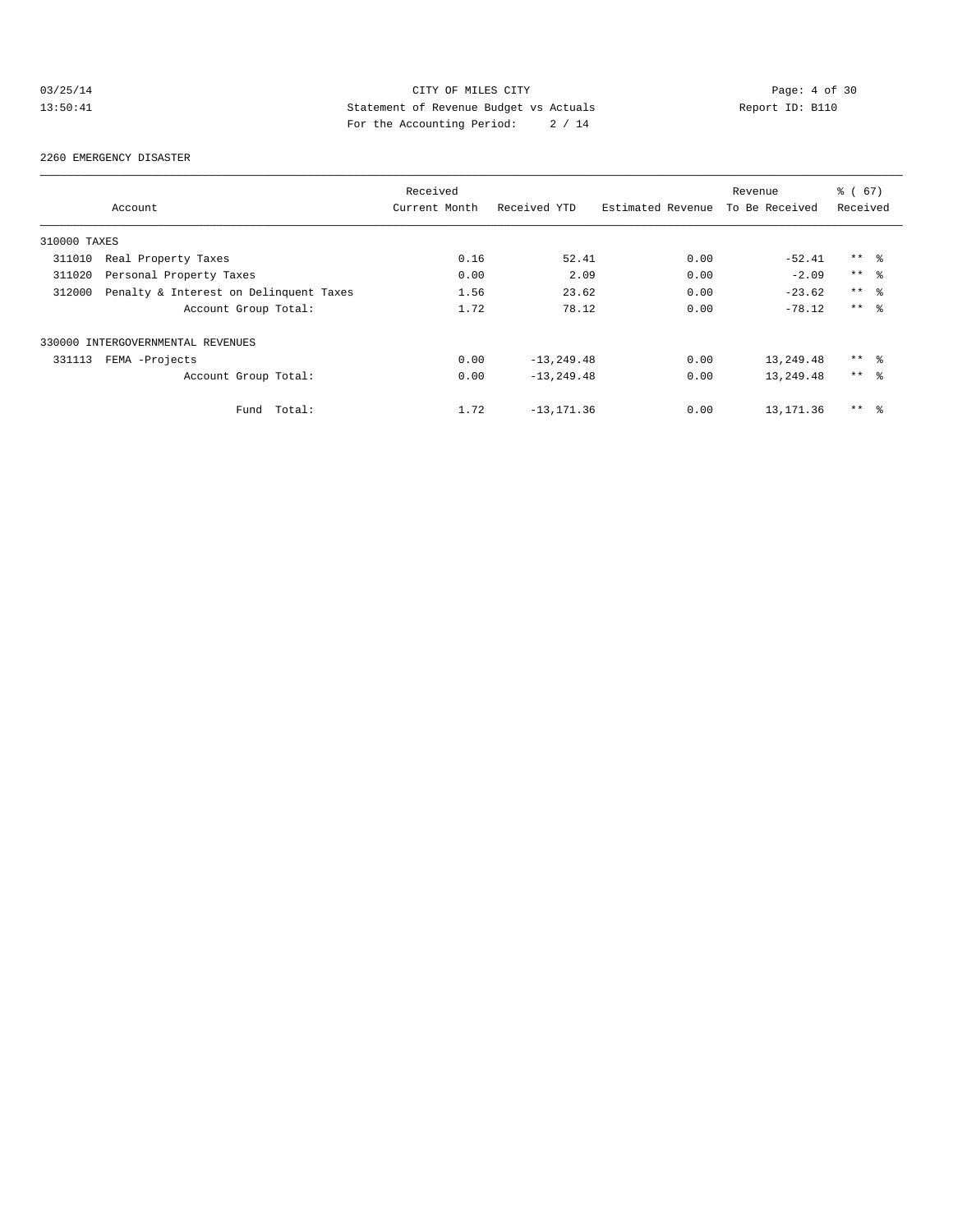# 03/25/14 Page: 5 of 30 13:50:41 Statement of Revenue Budget vs Actuals Report ID: B110<br>Report ID: B110 For the Accounting Period: 2 / 14

#### 2270 Health

|                                        | Received      |              |                   | Revenue        | $\frac{6}{6}$ (67) |
|----------------------------------------|---------------|--------------|-------------------|----------------|--------------------|
| Account                                | Current Month | Received YTD | Estimated Revenue | To Be Received | Received           |
| 340000 Charges for Services            |               |              |                   |                |                    |
| Health Inspection Fees<br>344030       | 0.00          | 0.00         | 15,000.00         | 15,000.00      | 0 %                |
| Account Group Total:                   | 0.00          | 0.00         | 15,000.00         | 15,000.00      | 0 <sup>8</sup>     |
| 380000 OTHER FINANCING SOURCES         |               |              |                   |                |                    |
| 383000<br>Interfund Operating Transfer | 0.00          | 30,000.00    | 30,000.00         | 0.00           | $100$ %            |
| Account Group Total:                   | 0.00          | 30,000.00    | 30,000.00         | 0.00           | $100*$             |
| Total:<br>Fund                         | 0.00          | 30,000.00    | 45,000.00         | 15,000.00      | $67$ $%$           |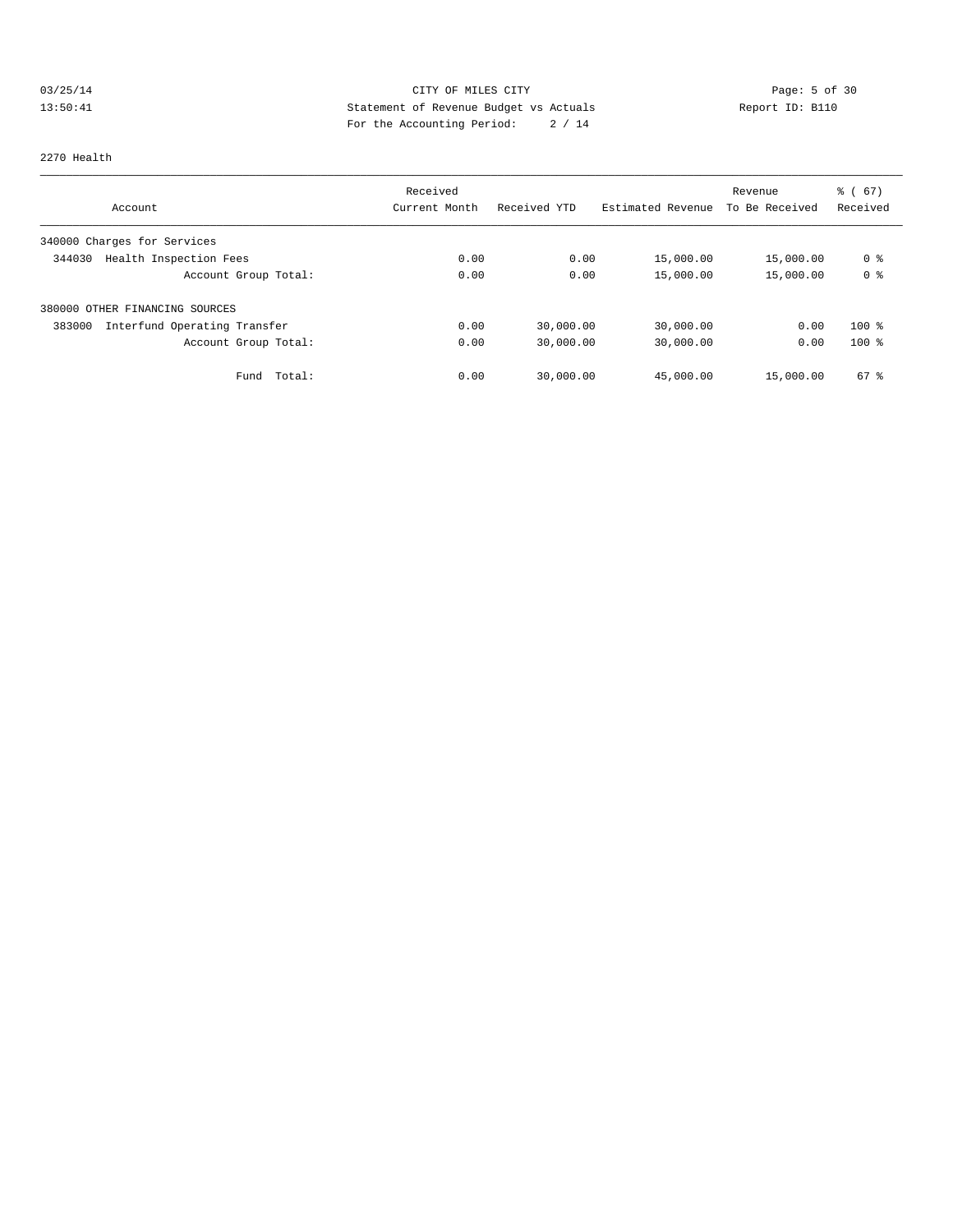### 03/25/14 Page: 6 of 30 13:50:41 Statement of Revenue Budget vs Actuals Report ID: B110 For the Accounting Period: 2 / 14

2372 Permissive Medical Levy

|              | Account                                | Received<br>Current Month | Received YTD | Estimated Revenue | Revenue<br>To Be Received | % (67)<br>Received |
|--------------|----------------------------------------|---------------------------|--------------|-------------------|---------------------------|--------------------|
| 310000 TAXES |                                        |                           |              |                   |                           |                    |
| 311010       | Real Property Taxes                    | 381.64                    | 78,758.02    | 91,209.00         | 12,450.98                 | 86 %               |
| 311020       | Personal Property Taxes                | 25.10                     | 532.81       | 2,545.00          | 2,012.19                  | $21$ $%$           |
| 312000       | Penalty & Interest on Delinquent Taxes | 5.53                      | 115.43       | 0.00              | $-115.43$                 | $***$ $\approx$    |
|              | Account Group Total:                   | 412.27                    | 79,406.26    | 93,754.00         | 14, 347. 74               | $85$ %             |
|              | Total:<br>Fund                         | 412.27                    | 79,406.26    | 93,754.00         | 14, 347. 74               | 85%                |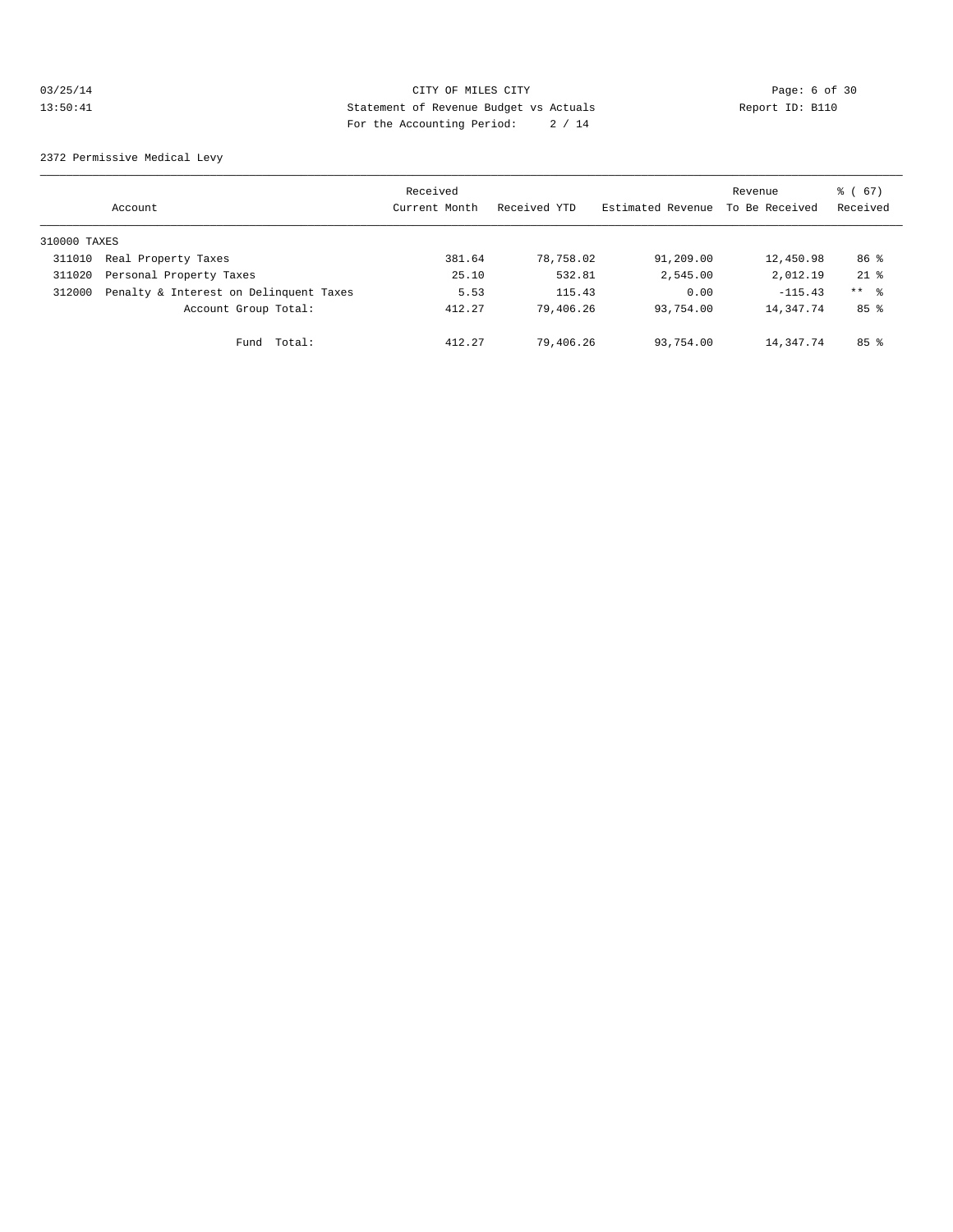### 03/25/14 CITY OF MILES CITY Page: 7 of 30<br>13:50:41 Statement of Revenue Budget vs Actuals Report ID: B110<br>Por the Accumular Device: 2011 13:50:41 Statement of Revenue Budget vs Actuals Report ID: B110 For the Accounting Period: 2 / 14

#### 2394 BUILDING CODE ENFORCEMENT

| Account                              | Received<br>Current Month | Received YTD | Estimated Revenue | Revenue<br>To Be Received | 8 ( 67 )<br>Received |
|--------------------------------------|---------------------------|--------------|-------------------|---------------------------|----------------------|
| 320000 LICENSES AND PERMITS          |                           |              |                   |                           |                      |
| Building & Related Permits<br>323010 | 2,668.87                  | 68,610.42    | 75,000.00         | 6,389.58                  | 91 %                 |
| Account Group Total:                 | 2,668.87                  | 68,610.42    | 75,000.00         | 6,389.58                  | $91$ %               |
| Fund Total:                          | 2,668.87                  | 68,610.42    | 75,000.00         | 6,389.58                  | 91 %                 |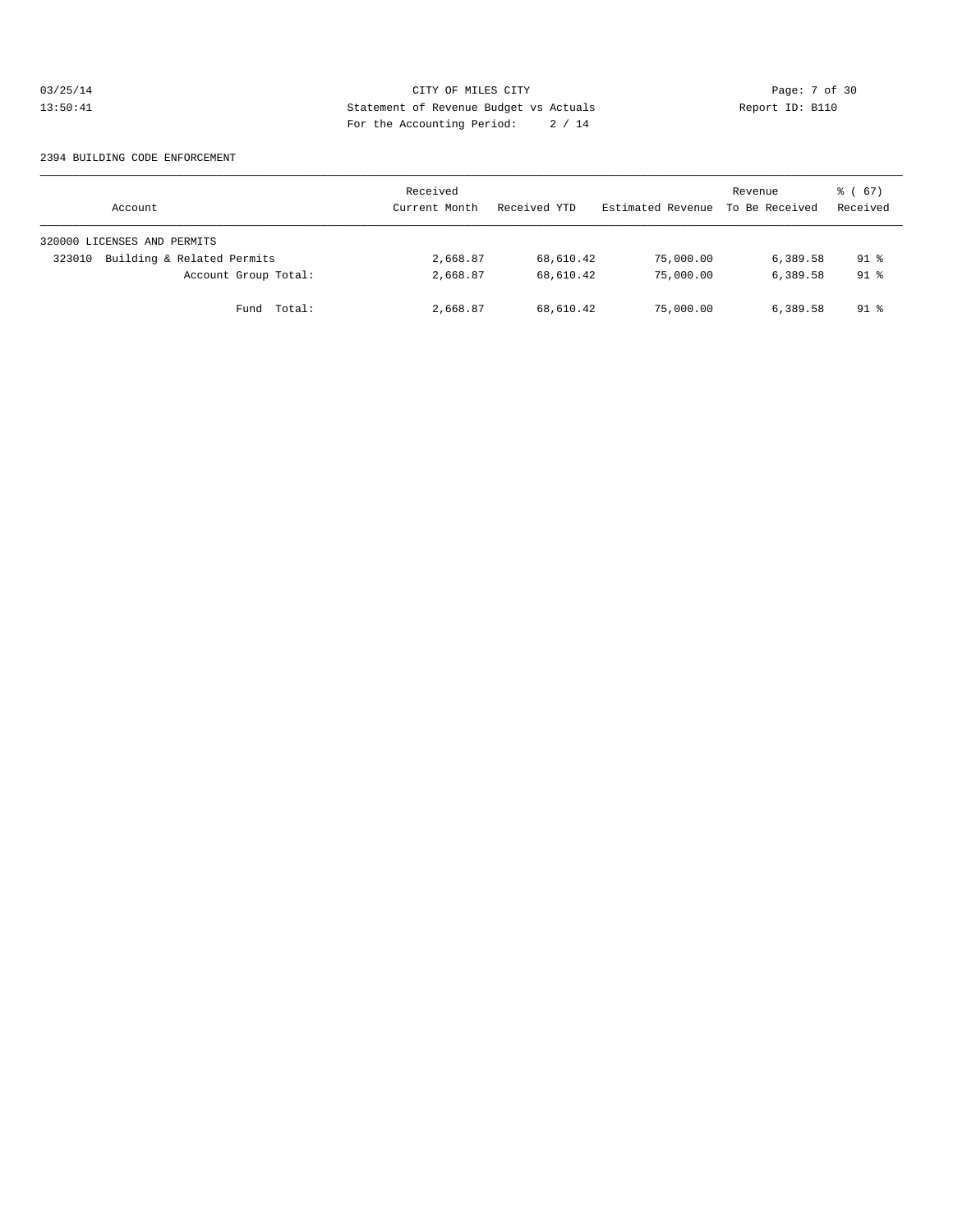### 03/25/14 Page: 8 of 30 13:50:41 Statement of Revenue Budget vs Actuals Report ID: B110 For the Accounting Period: 2 / 14

2400 LTG M D#165-(Gen City)

|        |                                          | Received      |              |                   | Revenue        | % (67)   |
|--------|------------------------------------------|---------------|--------------|-------------------|----------------|----------|
|        | Account                                  | Current Month | Received YTD | Estimated Revenue | To Be Received | Received |
|        | 360000 MISCELLANEOUS REVENUE             |               |              |                   |                |          |
| 363010 | Maintenance Assessments                  | 815.96        | 93,401.79    | 149,556.00        | 56, 154. 21    | $62$ $%$ |
| 363040 | Penalty & Interest on Deling Assessments | 38.33         | 724.37       | 500.00            | $-224.37$      | $145$ %  |
|        | Account Group Total:                     | 854.29        | 94,126.16    | 150,056.00        | 55,929.84      | 63 %     |
|        | 370000 INVESTMENT EARNINGS               |               |              |                   |                |          |
| 371010 | Investment Earnings                      | 15.76         | 51.70        | 100.00            | 48.30          | $52$ $%$ |
|        | Account Group Total:                     | 15.76         | 51.70        | 100.00            | 48.30          | $52$ $%$ |
|        | Total:<br>Fund                           | 870.05        | 94,177.86    | 150,156.00        | 55,978.14      | 63 %     |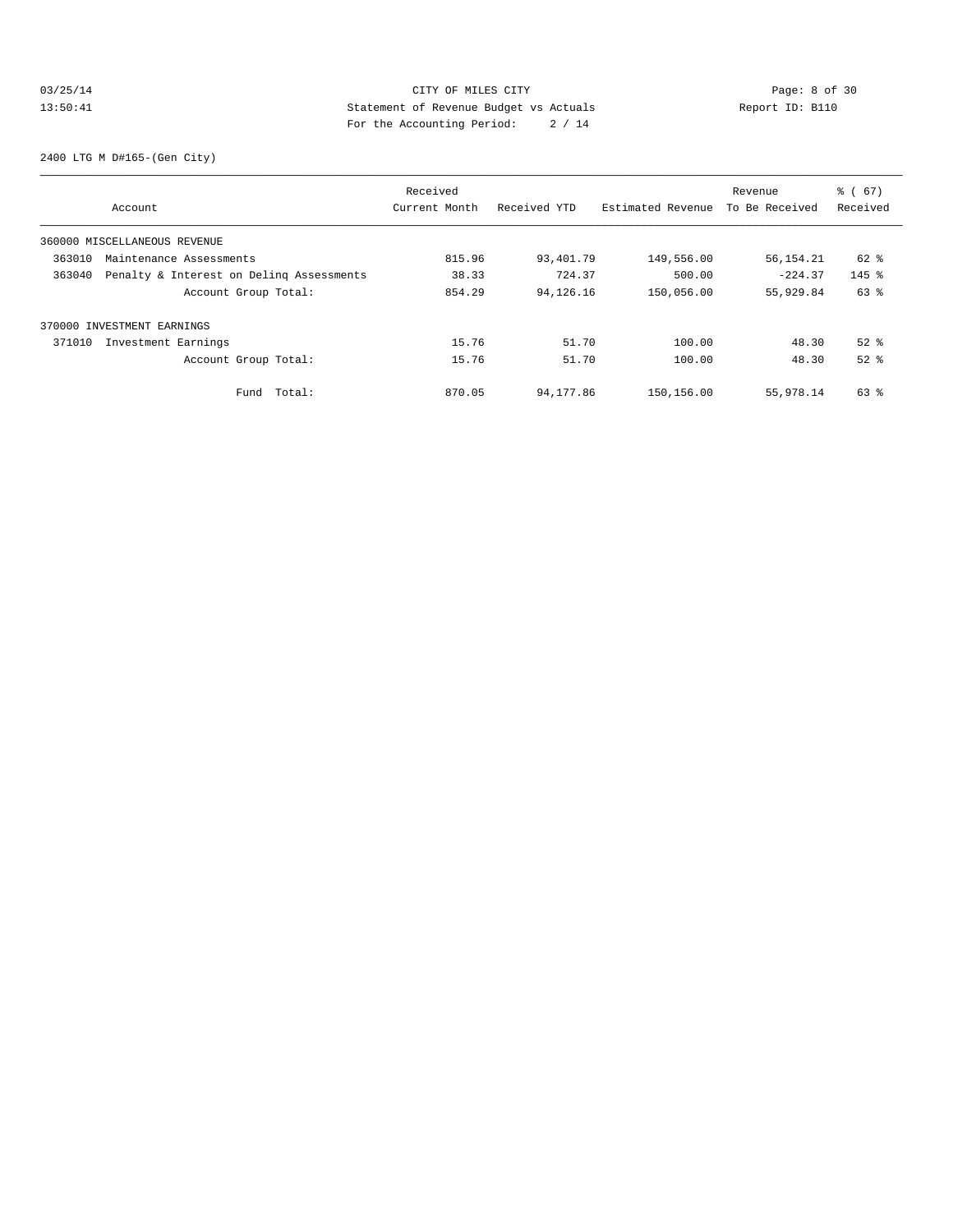# 03/25/14 CITY OF MILES CITY Page: 9 of 30<br>13:50:41 Statement of Revenue Budget vs Actuals Report ID: B110<br>2.41 Pays the Accumulation Deviation 2.414 13:50:41 Statement of Revenue Budget vs Actuals Report ID: B110 For the Accounting Period: 2 / 14

2420 LTG M D#167-(MilesAddn Etc)

|        |                                          | Received      |              |                   | Revenue        | % (67)          |
|--------|------------------------------------------|---------------|--------------|-------------------|----------------|-----------------|
|        | Account                                  | Current Month | Received YTD | Estimated Revenue | To Be Received | Received        |
|        | 360000 MISCELLANEOUS REVENUE             |               |              |                   |                |                 |
| 363010 | Maintenance Assessments                  | 55.87         | 16,136.63    | 27,235.00         | 11,098.37      | 59 <sup>8</sup> |
| 363040 | Penalty & Interest on Deling Assessments | 1.18          | 162.04       | 100.00            | $-62.04$       | $162$ %         |
|        | Account Group Total:                     | 57.05         | 16,298.67    | 27,335.00         | 11,036.33      | 60 %            |
|        | 370000 INVESTMENT EARNINGS               |               |              |                   |                |                 |
| 371010 | Investment Earnings                      | 3.02          | 10.54        | 0.00              | $-10.54$       | $***$ %         |
|        | Account Group Total:                     | 3.02          | 10.54        | 0.00              | $-10.54$       | $***$ %         |
|        | Total:<br>Fund                           | 60.07         | 16,309.21    | 27,335.00         | 11,025.79      | $60*$           |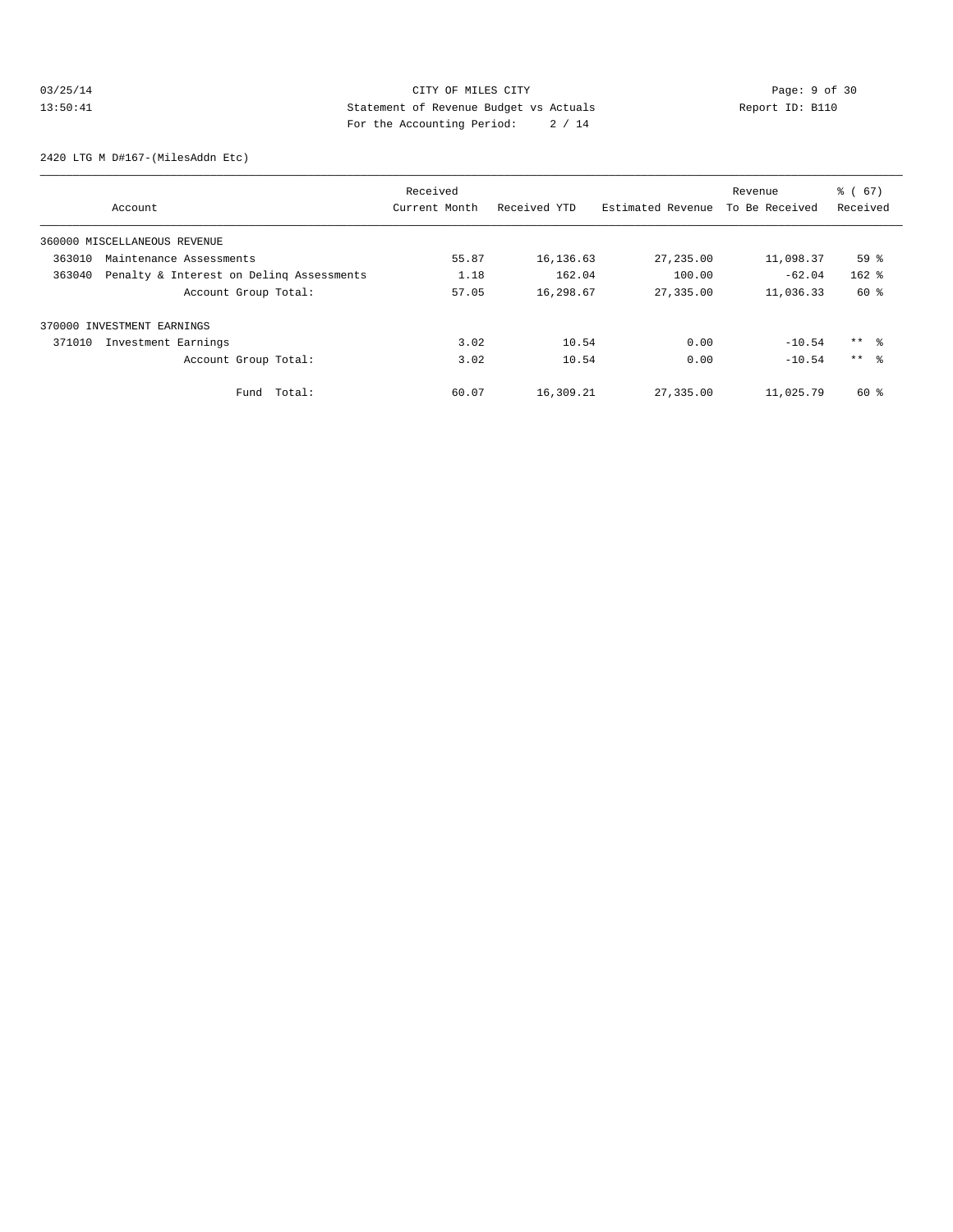# 03/25/14 Page: 10 of 30 13:50:41 Statement of Revenue Budget vs Actuals Report ID: B110 For the Accounting Period: 2 / 14

2430 LTG M D#171-(Balsam Est)

|        |                                          | Received      |              |                   | Revenue        | % (67)              |
|--------|------------------------------------------|---------------|--------------|-------------------|----------------|---------------------|
|        | Account                                  | Current Month | Received YTD | Estimated Revenue | To Be Received | Received            |
|        | 360000 MISCELLANEOUS REVENUE             |               |              |                   |                |                     |
| 363010 | Maintenance Assessments                  | 0.00          | 1,518.38     | 2,604.00          | 1,085.62       | 58 <sup>8</sup>     |
| 363040 | Penalty & Interest on Deling Assessments | 0.00          | 2.93         | 0.00              | $-2.93$        | $***$ $\frac{6}{5}$ |
|        | Account Group Total:                     | 0.00          | 1,521.31     | 2,604.00          | 1,082.69       | 58 %                |
|        | 370000 INVESTMENT EARNINGS               |               |              |                   |                |                     |
| 371010 | Investment Earnings                      | 0.24          | 0.79         | 0.00              | $-0.79$        | $***$ %             |
|        | Account Group Total:                     | 0.24          | 0.79         | 0.00              | $-0.79$        | $***$ %             |
|        | Total:<br>Fund                           | 0.24          | 1,522.10     | 2,604.00          | 1,081.90       | 58 %                |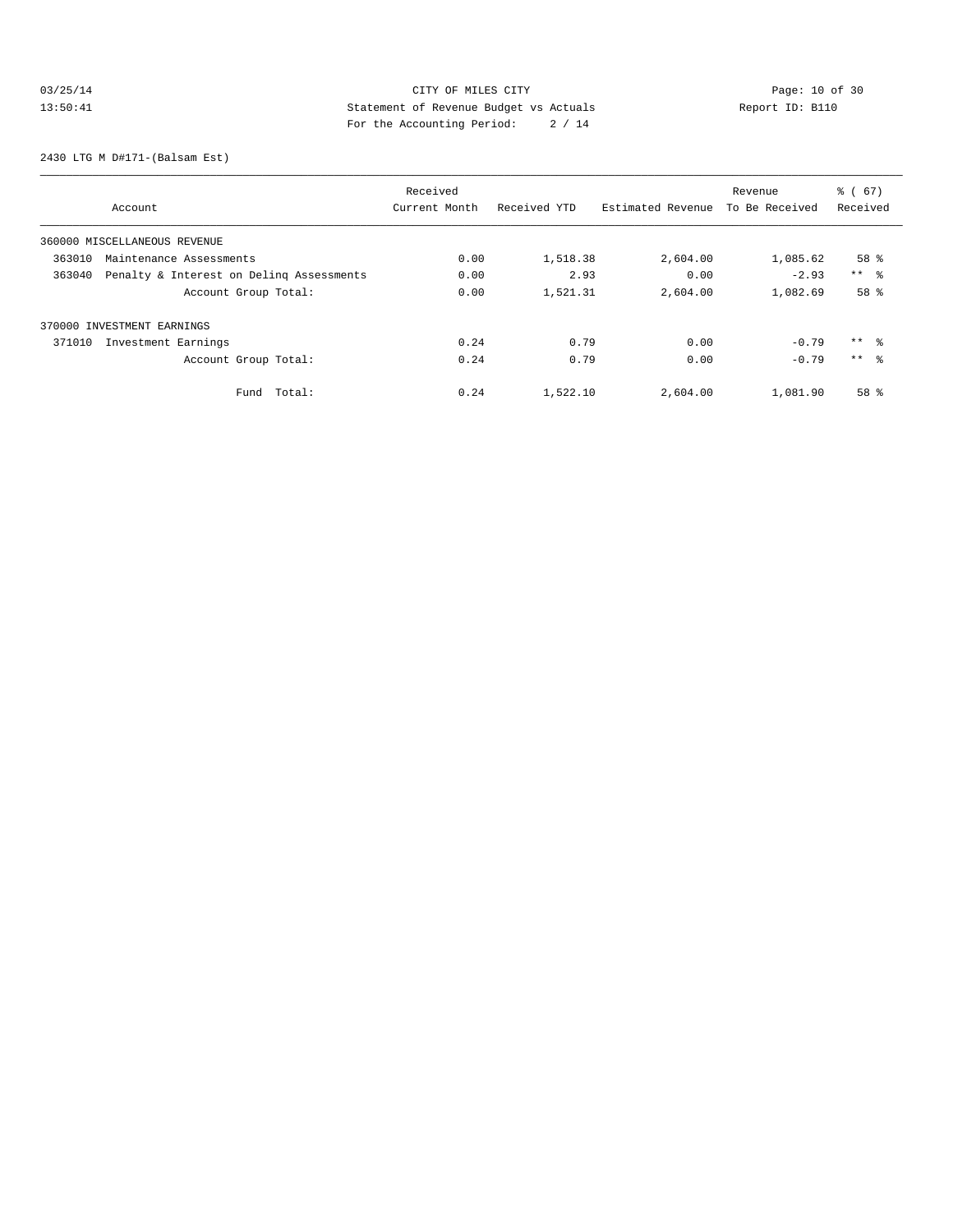# 03/25/14 Page: 11 of 30 13:50:41 Statement of Revenue Budget vs Actuals Report ID: B110 For the Accounting Period: 2 / 14

2440 LTG M D#172-(Main Str)

|        |                                          | Received      |              |                   | Revenue        | % (67)             |
|--------|------------------------------------------|---------------|--------------|-------------------|----------------|--------------------|
|        | Account                                  | Current Month | Received YTD | Estimated Revenue | To Be Received | Received           |
|        | 360000 MISCELLANEOUS REVENUE             |               |              |                   |                |                    |
| 363010 | Maintenance Assessments                  | 0.00          | 6,124.85     | 8,393.00          | 2,268.15       | 73 %               |
| 363040 | Penalty & Interest on Deling Assessments | 0.00          | 149.09       | 100.00            | $-49.09$       | $149$ %            |
|        | Account Group Total:                     | 0.00          | 6.273.94     | 8,493.00          | 2,219.06       | 74 %               |
|        | 370000 INVESTMENT EARNINGS               |               |              |                   |                |                    |
| 371010 | Investment Earnings                      | 2.61          | 12.70        | 50.00             | 37.30          | $25$ $\frac{6}{5}$ |
|        | Account Group Total:                     | 2.61          | 12.70        | 50.00             | 37.30          | $25$ $%$           |
|        | Total:<br>Fund                           | 2.61          | 6,286.64     | 8,543.00          | 2,256.36       | 74 %               |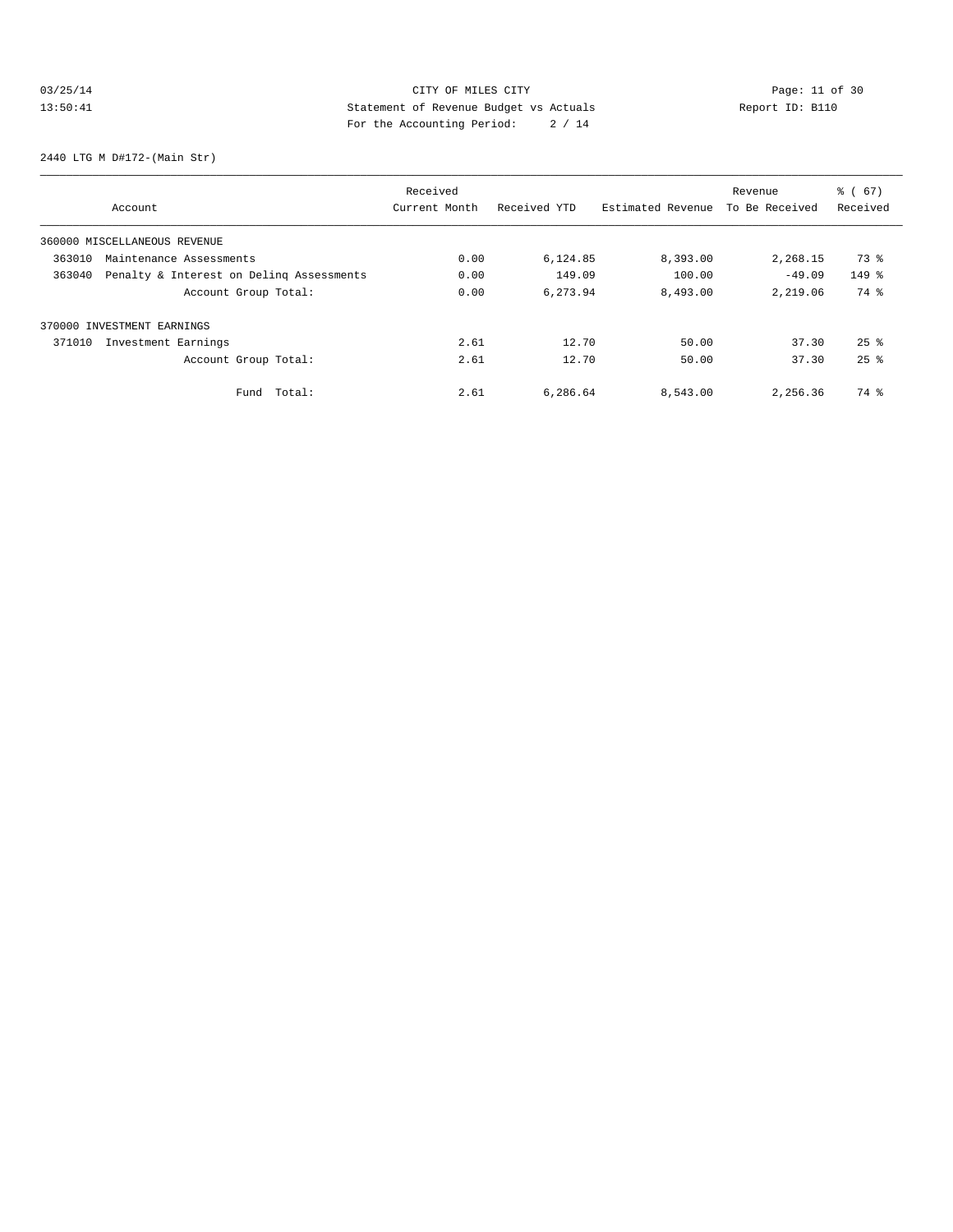# 03/25/14 Page: 12 of 30 13:50:41 Statement of Revenue Budget vs Actuals Report ID: B110 For the Accounting Period: 2 / 14

2450 LTG M D#195-(SG-Trico)

|        |                                          | Received      |              |                   | Revenue        | % (67)             |
|--------|------------------------------------------|---------------|--------------|-------------------|----------------|--------------------|
|        | Account                                  | Current Month | Received YTD | Estimated Revenue | To Be Received | Received           |
|        | 360000 MISCELLANEOUS REVENUE             |               |              |                   |                |                    |
| 363010 | Maintenance Assessments                  | 54.09         | 3,348.00     | 6,114.00          | 2,766.00       | 55 <sup>8</sup>    |
| 363040 | Penalty & Interest on Deling Assessments | 1.14          | 5.58         | 0.00              | $-5.58$        | $***$ $\approx$    |
|        | Account Group Total:                     | 55.23         | 3,353.58     | 6.114.00          | 2,760.42       | 55 <sup>8</sup>    |
|        | 370000 INVESTMENT EARNINGS               |               |              |                   |                |                    |
| 371010 | Investment Earnings                      | 0.39          | 1.11         | 0.00              | $-1.11$        | ** %               |
|        | Account Group Total:                     | 0.39          | 1.11         | 0.00              | $-1.11$        | $***$ $\approx$    |
|        | Total:<br>Fund                           | 55.62         | 3,354.69     | 6,114.00          | 2,759.31       | $55$ $\frac{6}{3}$ |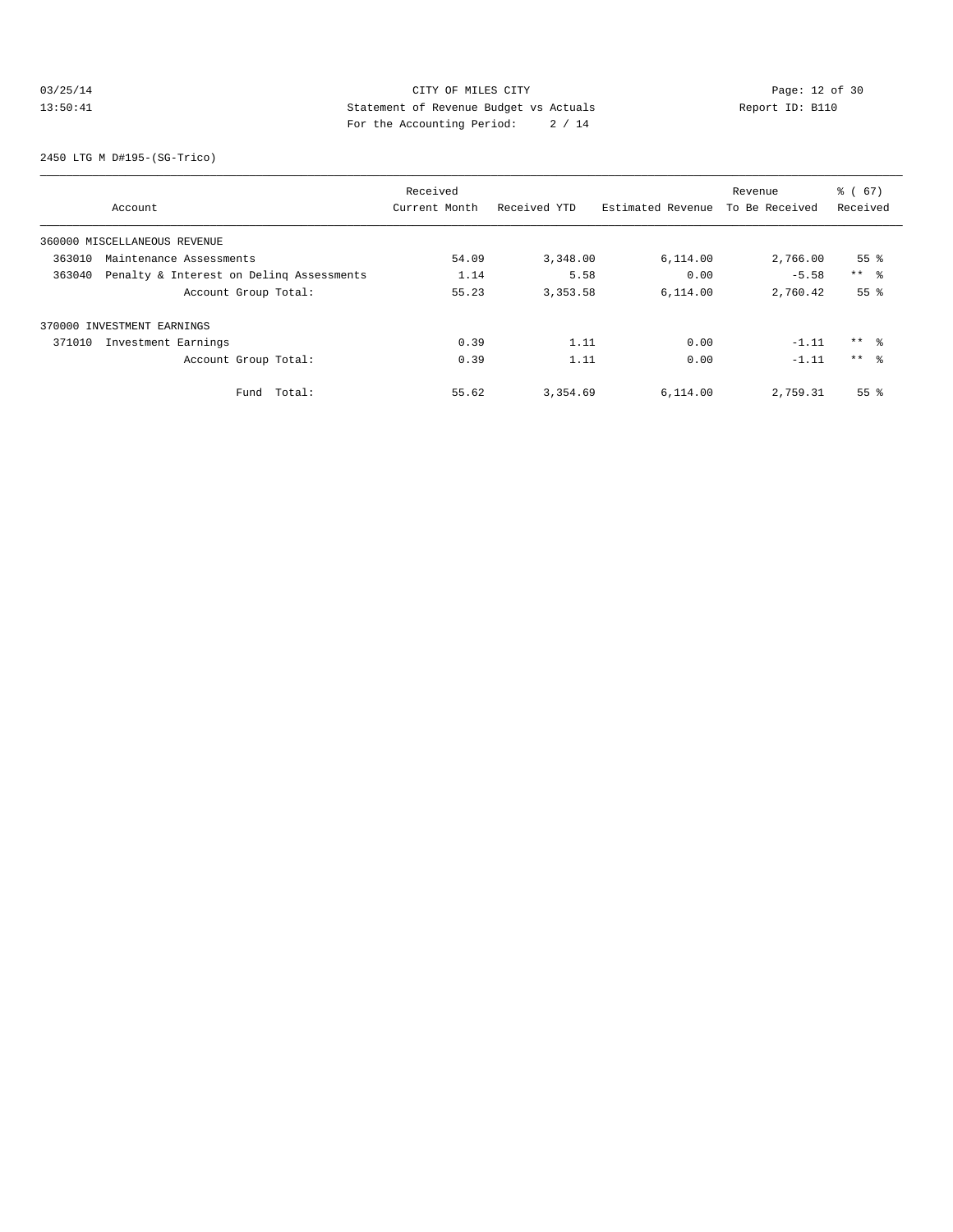### 03/25/14 Page: 13 of 30 13:50:41 Statement of Revenue Budget vs Actuals Report ID: B110<br>Report ID: B110 For the Accounting Period: 2 / 14

2470 LTG M D#202-(SG-MDU&NV)

|        |                                          | Received      |              |                   | Revenue        | % (67)          |
|--------|------------------------------------------|---------------|--------------|-------------------|----------------|-----------------|
|        | Account                                  | Current Month | Received YTD | Estimated Revenue | To Be Received | Received        |
|        | 360000 MISCELLANEOUS REVENUE             |               |              |                   |                |                 |
| 363010 | Maintenance Assessments                  | 86.82         | 4,575.29     | 7,615.00          | 3,039.71       | 60 %            |
| 363040 | Penalty & Interest on Deling Assessments | 1.83          | 18.19        | 10.00             | $-8.19$        | 182 %           |
|        | Account Group Total:                     | 88.65         | 4,593.48     | 7,625.00          | 3,031.52       | 60 %            |
|        | 370000 INVESTMENT EARNINGS               |               |              |                   |                |                 |
| 371010 | Investment Earnings                      | 0.66          | 1.77         | 0.00              | $-1.77$        | $***$ $\approx$ |
|        | Account Group Total:                     | 0.66          | 1.77         | 0.00              | $-1.77$        | $***$ $\approx$ |
|        | Total:<br>Fund                           | 89.31         | 4,595.25     | 7,625.00          | 3,029.75       | 60 %            |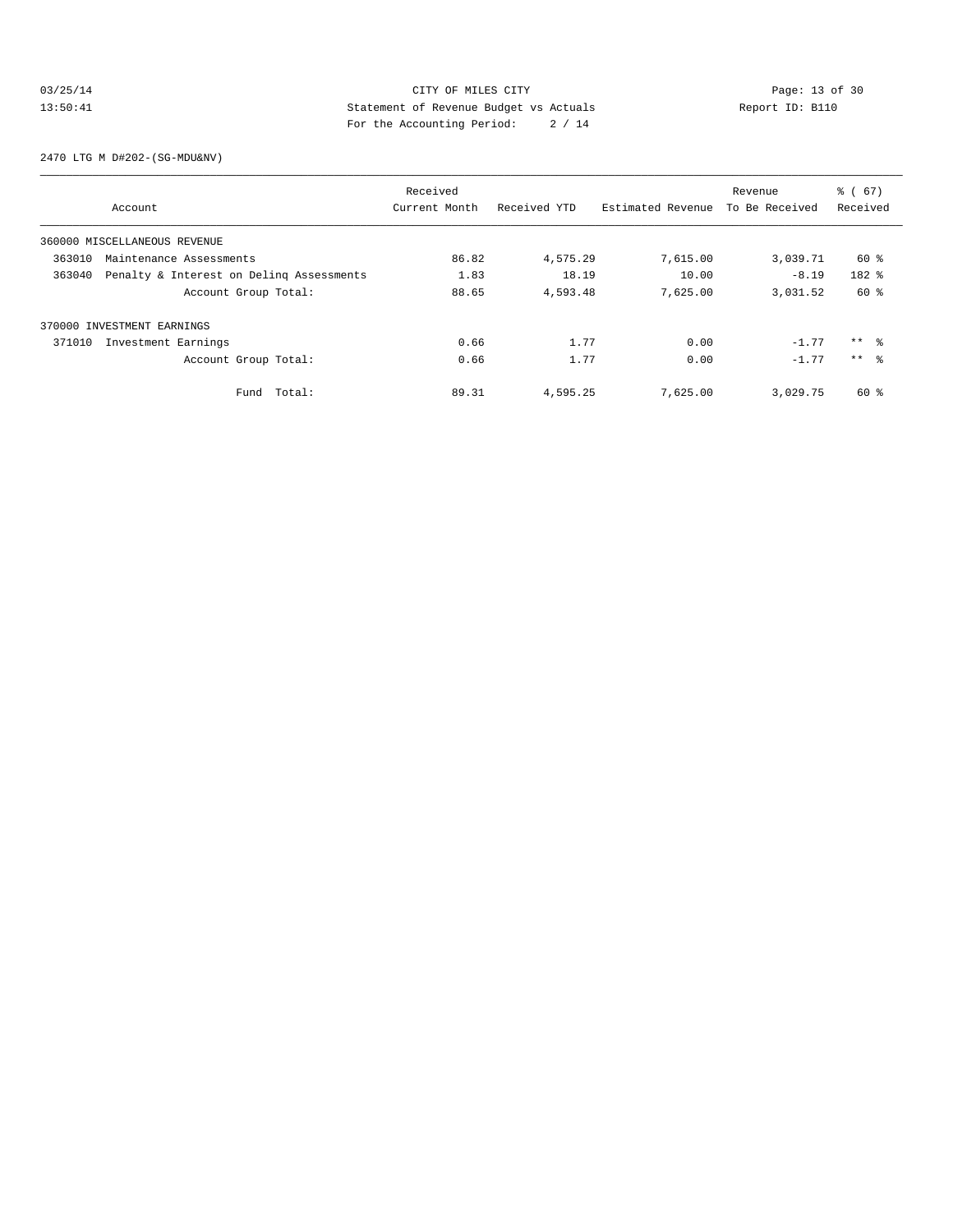### 03/25/14 Page: 14 of 30 13:50:41 Statement of Revenue Budget vs Actuals Report ID: B110 For the Accounting Period: 2 / 14

2480 LTG M M#173-(Milestown Estates)

|        |                                          | Received      |              |                   | Revenue        | % (67)          |
|--------|------------------------------------------|---------------|--------------|-------------------|----------------|-----------------|
|        | Account                                  | Current Month | Received YTD | Estimated Revenue | To Be Received | Received        |
|        | 360000 MISCELLANEOUS REVENUE             |               |              |                   |                |                 |
| 363010 | Maintenance Assessments                  | 0.00          | 792.18       | 794.00            | 1.82           | $100$ %         |
| 363040 | Penalty & Interest on Deling Assessments | 0.00          | 14.79        | 0.00              | $-14.79$       | $***$ %         |
|        | Account Group Total:                     | 0.00          | 806.97       | 794.00            | $-12.97$       | $102$ %         |
|        | 370000 INVESTMENT EARNINGS               |               |              |                   |                |                 |
| 371010 | Investment Earnings                      | 0.41          | 1.30         | 0.00              | $-1.30$        | ** %            |
|        | Account Group Total:                     | 0.41          | 1.30         | 0.00              | $-1.30$        | $***$ $\approx$ |
|        | Total:<br>Fund                           | 0.41          | 808.27       | 794.00            | $-14.27$       | $102$ %         |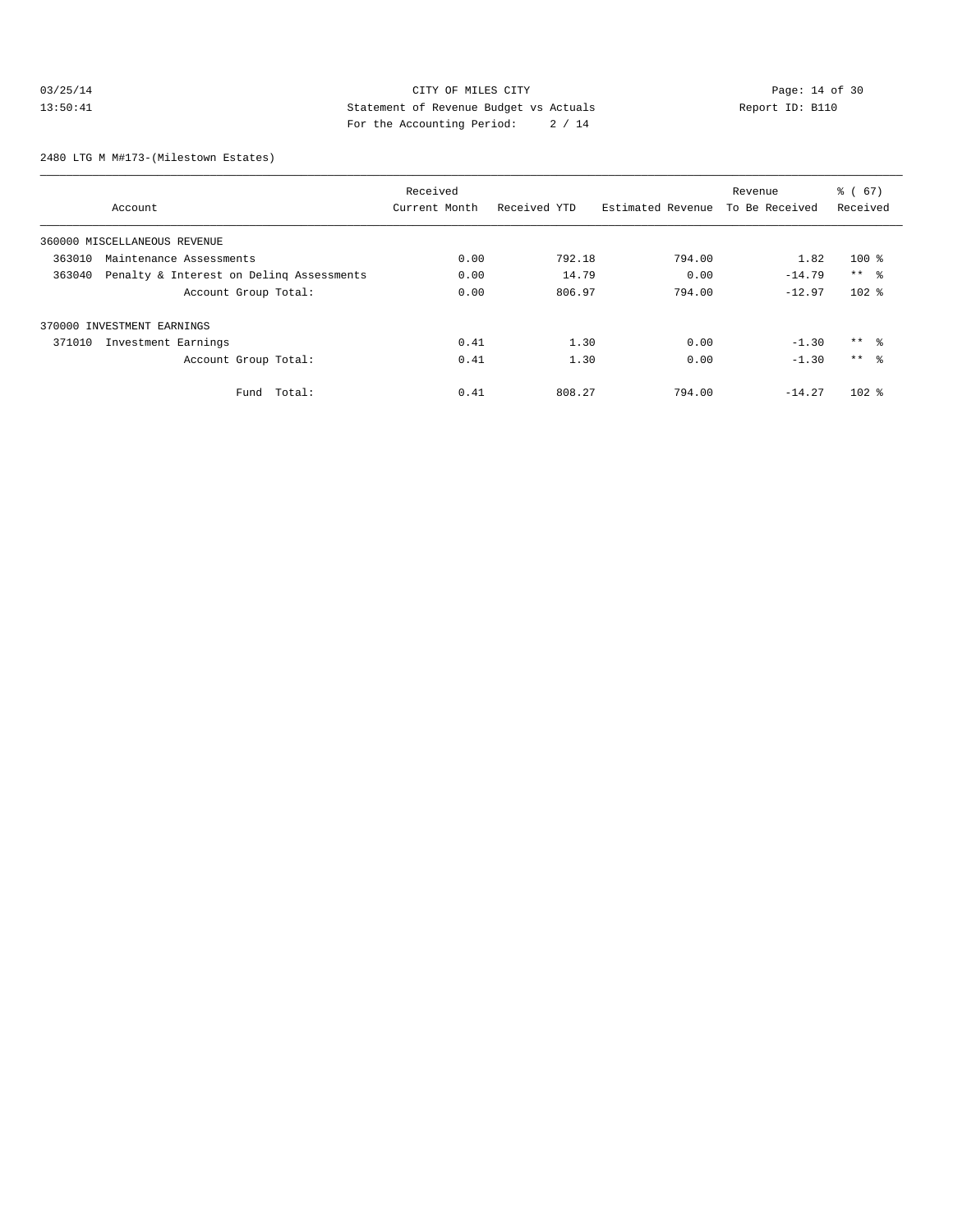# 03/25/14 Page: 15 of 30 13:50:41 Statement of Revenue Budget vs Actuals Report ID: B110<br>Report ID: B110 For the Accounting Period: 2 / 14

2510 STR MAINT DIST #204

| Account                                            | Received<br>Current Month | Received YTD | Estimated Revenue | Revenue<br>To Be Received | % (67)<br>Received |
|----------------------------------------------------|---------------------------|--------------|-------------------|---------------------------|--------------------|
| 360000 MISCELLANEOUS REVENUE                       |                           |              |                   |                           |                    |
| 363010<br>Maintenance Assessments                  | 3,902.44                  | 577, 341.61  | 963, 243.00       | 385,901.39                | 60 %               |
| 363040<br>Penalty & Interest on Deling Assessments | 143.87                    | 3,030.77     | 1,000.00          | $-2,030.77$               | $303$ $%$          |
| Account Group Total:                               | 4,046.31                  | 580, 372.38  | 964, 243.00       | 383,870.62                | 60 %               |
| 370000 INVESTMENT EARNINGS                         |                           |              |                   |                           |                    |
| Investment Earnings<br>371010                      | 115.66                    | 475.32       | 400.00            | $-75.32$                  | $119*$             |
| Account Group Total:                               | 115.66                    | 475.32       | 400.00            | $-75.32$                  | $119*$             |
| 380000<br>OTHER FINANCING SOURCES                  |                           |              |                   |                           |                    |
| 383000<br>Interfund Operating Transfer             | 0.00                      | 0.00         | 90,633.00         | 90,633.00                 | 0 <sup>8</sup>     |
| Account Group Total:                               | 0.00                      | 0.00         | 90,633.00         | 90,633.00                 | 0 <sup>8</sup>     |
| Total:<br>Fund                                     | 4,161.97                  | 580,847.70   | 1,055,276.00      | 474,428.30                | $55$ $%$           |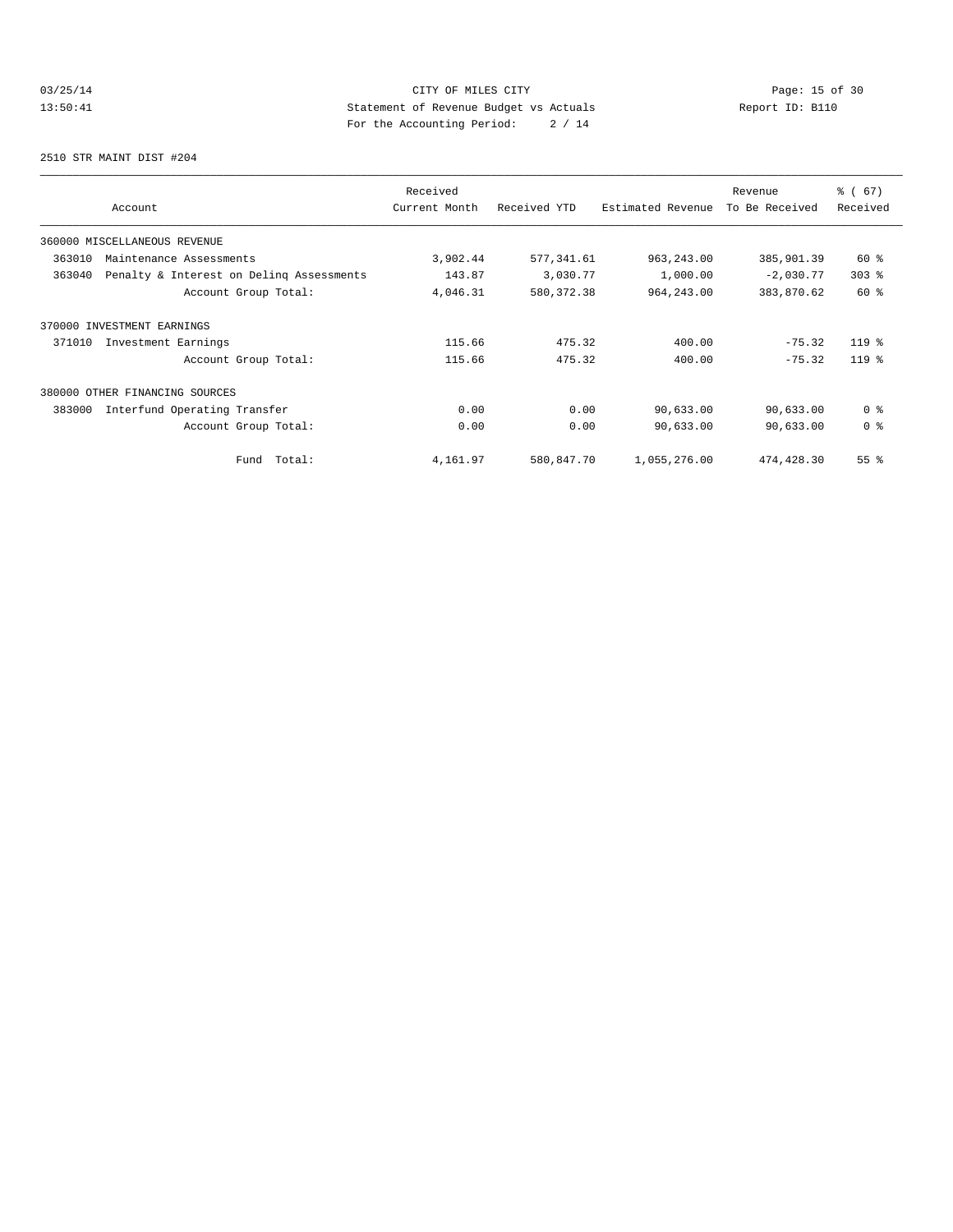# 03/25/14 Page: 16 of 30 13:50:41 Statement of Revenue Budget vs Actuals Report ID: B110 For the Accounting Period: 2 / 14

2520 STR MAINT DIST #205

| Account                                            | Received<br>Current Month | Received YTD | Estimated Revenue | Revenue<br>To Be Received | % (67)<br>Received |
|----------------------------------------------------|---------------------------|--------------|-------------------|---------------------------|--------------------|
| 360000 MISCELLANEOUS REVENUE                       |                           |              |                   |                           |                    |
| 363010<br>Maintenance Assessments                  | 1,881.16                  | 167,661.40   | 258,450.00        | 90,788.60                 | 65 %               |
| 363040<br>Penalty & Interest on Deling Assessments | 97.19                     | 1,133.22     | 1,000.00          | $-133.22$                 | $113*$             |
| Account Group Total:                               | 1,978.35                  | 168,794.62   | 259,450.00        | 90,655.38                 | 65 %               |
| 370000 INVESTMENT EARNINGS                         |                           |              |                   |                           |                    |
| Investment Earnings<br>371010                      | 83.12                     | 268.09       | 400.00            | 131.91                    | $67$ $%$           |
| Account Group Total:                               | 83.12                     | 268.09       | 400.00            | 131.91                    | 67 <sup>°</sup>    |
| 380000<br>OTHER FINANCING SOURCES                  |                           |              |                   |                           |                    |
| 383000<br>Interfund Operating Transfer             | 0.00                      | 0.00         | 90,633.00         | 90,633.00                 | 0 <sup>8</sup>     |
| Account Group Total:                               | 0.00                      | 0.00         | 90,633.00         | 90,633.00                 | 0 <sup>8</sup>     |
| Total:<br>Fund                                     | 2,061.47                  | 169,062.71   | 350,483.00        | 181,420.29                | 48 %               |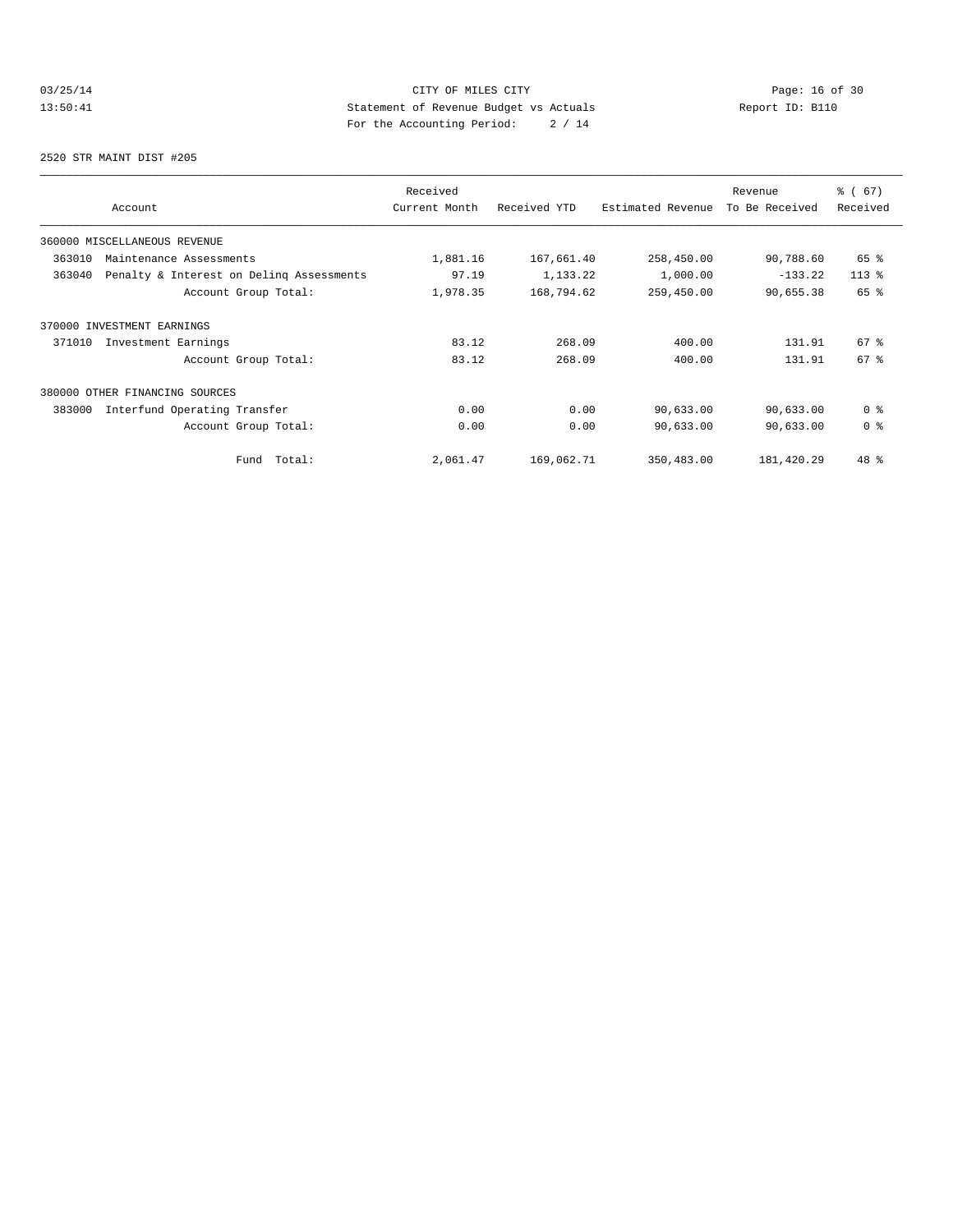### 03/25/14 Page: 17 of 30<br>13:50:41 Page: 17 of 30<br>13:50:41 CITY OF MILES CITY<br>50.14 Page: 17 of 30<br>13:50:41 Page: 17 of 30<br>13:50:41 Page: 17 of 30 13:50:41 Statement of Revenue Budget vs Actuals Report ID: B110 For the Accounting Period: 2 / 14

2540 STR MAINT DIST#207-(MILESTOWN ESTATES)

|        |                                          | Received      |              |                   | Revenue        | % (67)          |
|--------|------------------------------------------|---------------|--------------|-------------------|----------------|-----------------|
|        | Account                                  | Current Month | Received YTD | Estimated Revenue | To Be Received | Received        |
|        | 360000 MISCELLANEOUS REVENUE             |               |              |                   |                |                 |
| 363010 | Maintenance Assessments                  | 0.00          | 3,840.11     | 4,216.00          | 375.89         | $91$ %          |
| 363040 | Penalty & Interest on Deling Assessments | 0.00          | 169.74       | 0.00              | $-169.74$      | $***$ $ -$      |
|        | Account Group Total:                     | 0.00          | 4,009.85     | 4,216.00          | 206.15         | 95 <sup>8</sup> |
|        | 370000 INVESTMENT EARNINGS               |               |              |                   |                |                 |
| 371010 | Investment Earnings                      | 1.07          | 2.85         | 0.00              | $-2.85$        | $***$ 8         |
|        | Account Group Total:                     | 1.07          | 2.85         | 0.00              | $-2.85$        | $***$ $\approx$ |
|        | Fund Total:                              | 1.07          | 4,012.70     | 4,216.00          | 203.30         | 95 <sup>°</sup> |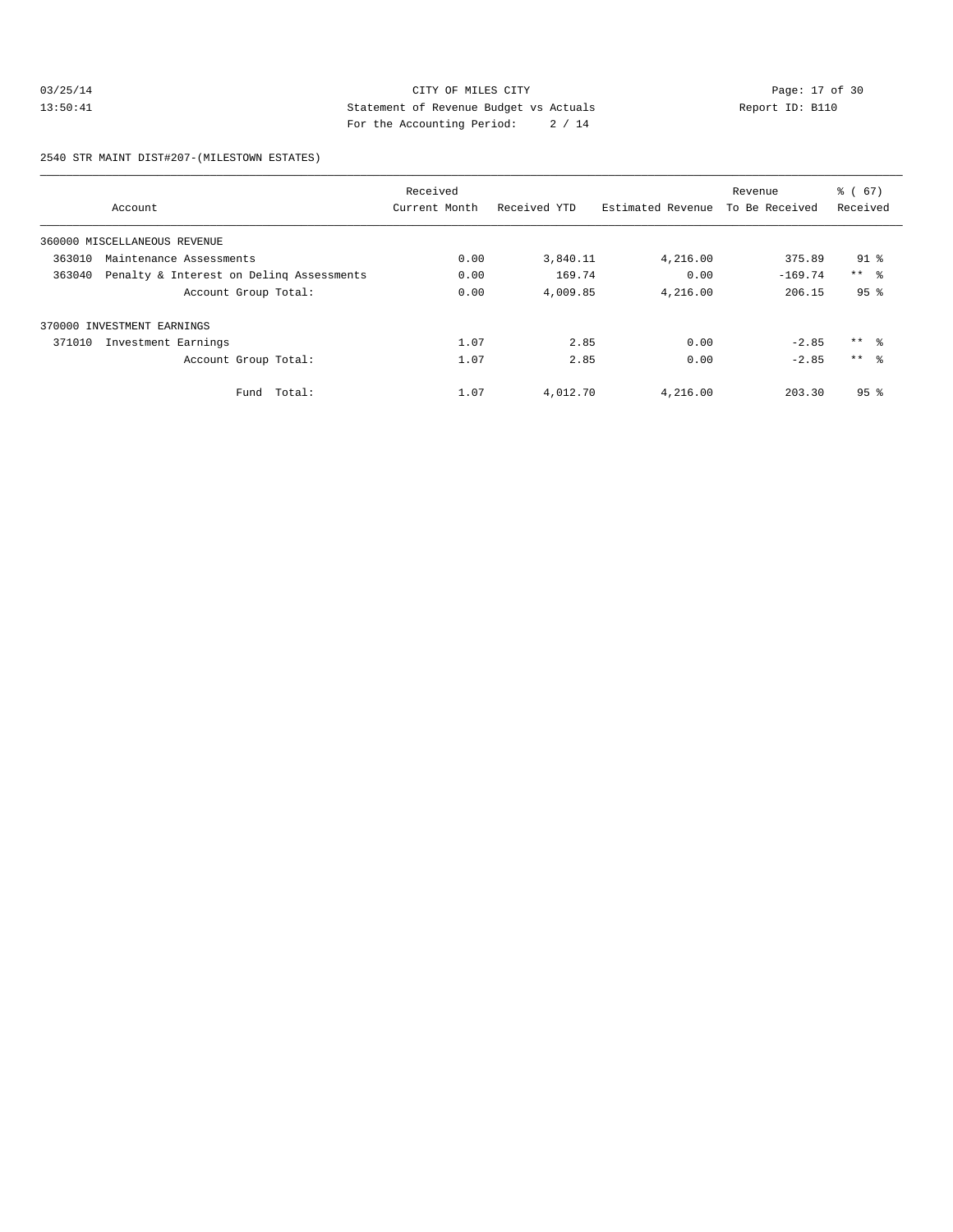# 03/25/14 Page: 18 of 30 13:50:41 Statement of Revenue Budget vs Actuals Report ID: B110 For the Accounting Period: 2 / 14

2820 GAS TAX

| Account                              | Received<br>Current Month | Received YTD | Estimated Revenue | Revenue<br>To Be Received | 8 ( 67 )<br>Received |
|--------------------------------------|---------------------------|--------------|-------------------|---------------------------|----------------------|
| 330000 INTERGOVERNMENTAL REVENUES    |                           |              |                   |                           |                      |
| Gasoline Tax Apportionment<br>335040 | 15,182.32                 | 121,458.61   | 182,188.00        | 60.729.39                 | $67$ $%$             |
| Account Group Total:                 | 15,182.32                 | 121,458.61   | 182,188.00        | 60,729.39                 | $67$ $%$             |
| Fund Total:                          | 15,182.32                 | 121,458.61   | 182,188.00        | 60,729.39                 | $67$ $%$             |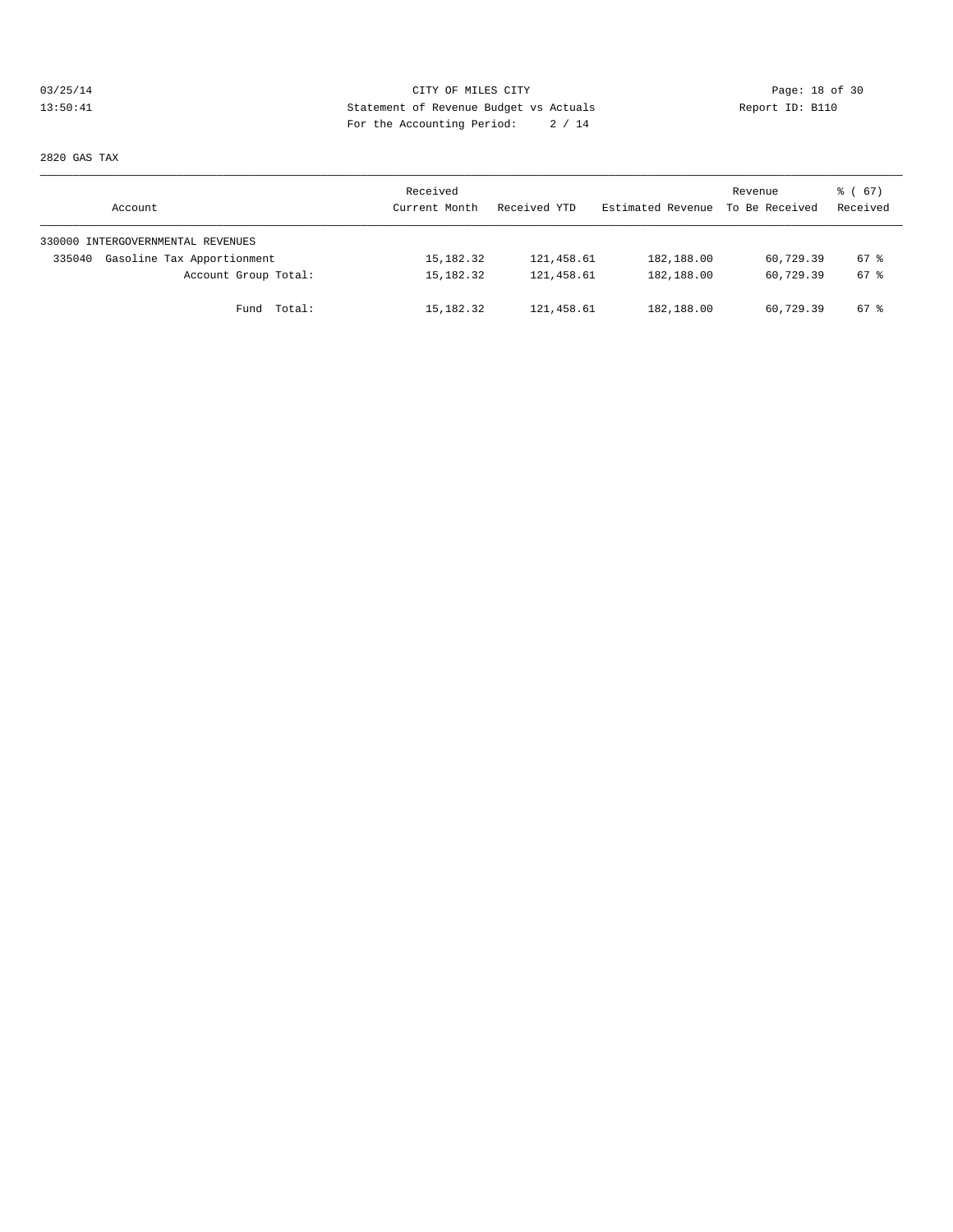# 03/25/14 CITY OF MILES CITY<br>13:50:41 Page: 19 of 30<br>13:50:41 CITY OF MILES CITY<br>2019 Statement of Revenue Budget vs Actuals<br>2019 Actuals 13:50:41 Statement of Revenue Budget vs Actuals Report ID: B110 For the Accounting Period: 2 / 14

#### 2850 911 EMERGENCY

|        |                                   |        | Received      |              |                   | Revenue        | 8 ( 67 )        |
|--------|-----------------------------------|--------|---------------|--------------|-------------------|----------------|-----------------|
|        | Account                           |        | Current Month | Received YTD | Estimated Revenue | To Be Received | Received        |
|        | 330000 INTERGOVERNMENTAL REVENUES |        |               |              |                   |                |                 |
| 335080 | Basic 911 Funds                   |        | 0.00          | 31,187.78    | 65,244.00         | 34,056.22      | 48 %            |
| 335081 | Enhanced 911 Funds                |        | 0.00          | 31,187.78    | 65,244.00         | 34,056.22      | 48 %            |
| 335082 | 911 - WIRELESS FUNDS              |        | 0.00          | 67,456.74    | 78,217.00         | 10,760.26      | 86 <sup>8</sup> |
|        | Account Group Total:              |        | 0.00          | 129,832.30   | 208,705.00        | 78,872.70      | 62 %            |
|        | 370000 INVESTMENT EARNINGS        |        |               |              |                   |                |                 |
| 371010 | Investment Earnings               |        | 28.78         | 66.29        | 200.00            | 133.71         | $33*$           |
|        | Account Group Total:              |        | 28.78         | 66.29        | 200.00            | 133.71         | 338             |
|        | Fund                              | Total: | 28.78         | 129,898.59   | 208,905.00        | 79,006.41      | $62$ $%$        |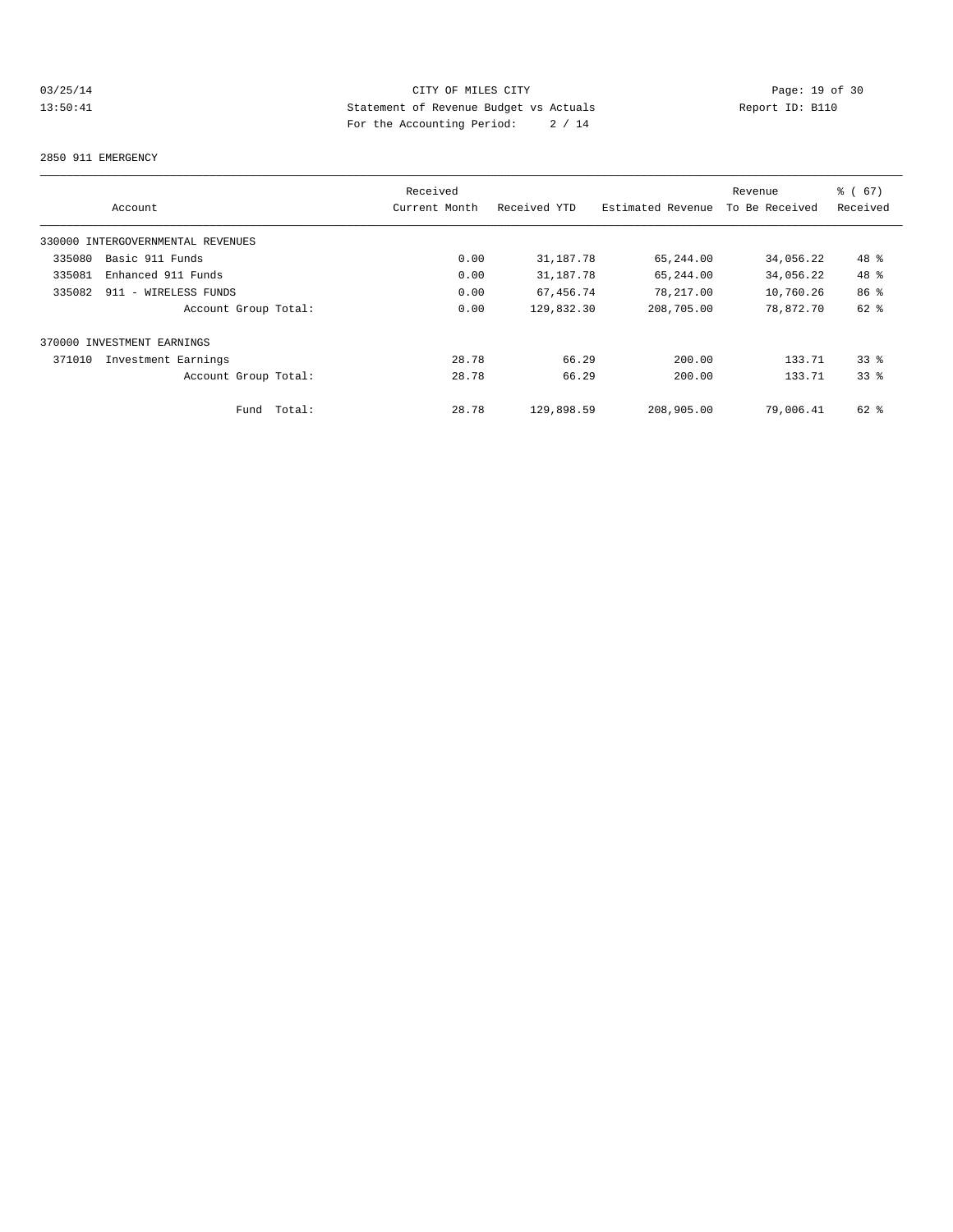# 03/25/14 Page: 20 of 30 13:50:41 Statement of Revenue Budget vs Actuals Report ID: B110 For the Accounting Period: 2 / 14

#### 2880 LIBRARY GRANTS

|        | Account                           | Received<br>Current Month | Received YTD | Estimated Revenue | Revenue<br>To Be Received | % (67)<br>Received |
|--------|-----------------------------------|---------------------------|--------------|-------------------|---------------------------|--------------------|
|        | 330000 INTERGOVERNMENTAL REVENUES |                           |              |                   |                           |                    |
| 334100 | Library - State Aid               | 0.00                      | 5,398.69     | 5,398.00          | $-0.69$                   | $100*$             |
| 334101 | HB#193-Interlibrary Loan Reimb    | 49, 498.12                | 49,498.12    | 2,500.00          | $-46,998.12$              | $***$ 2            |
| 334105 | Sagebrush Fed/Coal Sev Tax        | 0.00                      | 6.161.30     | 6, 160.00         | $-1.30$                   | $100*$             |
|        | Account Group Total:              | 49, 498.12                | 61,058.11    | 14,058.00         | $-47.000.11$              | $434$ $%$          |
|        | Total:<br>Fund                    | 49, 498.12                | 61,058.11    | 14,058.00         | $-47.000.11$              | $434$ %            |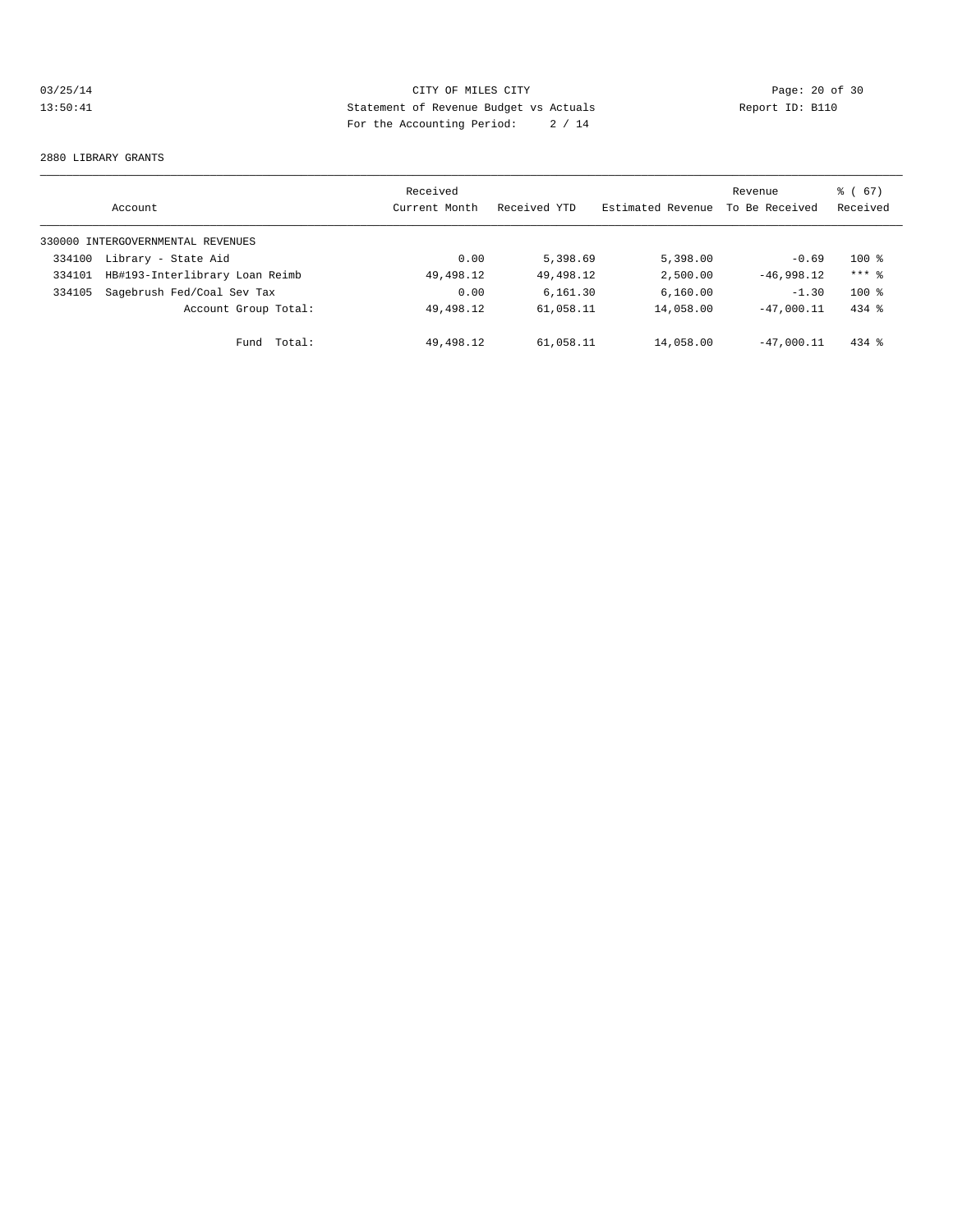# 03/25/14 Page: 21 of 30 13:50:41 Statement of Revenue Budget vs Actuals Report ID: B110 For the Accounting Period: 2 / 14

2935 Historic Preservation

|        |                                      | Received      |              |                   | Revenue        | % (67)          |
|--------|--------------------------------------|---------------|--------------|-------------------|----------------|-----------------|
|        | Account                              | Current Month | Received YTD | Estimated Revenue | To Be Received | Received        |
|        | 330000 INTERGOVERNMENTAL REVENUES    |               |              |                   |                |                 |
| 334000 | State Grants                         | 0.00          | 1,375.00     | 5,225.00          | 3,850.00       | $26$ %          |
| 334121 | DNRC GRANTS                          | 6,000.00      | 6,000.00     | 6,000.00          | 0.00           | $100*$          |
|        | Account Group Total:                 | 6,000.00      | 7,375.00     | 11,225.00         | 3,850.00       | 66 %            |
|        | 340000 Charges for Services          |               |              |                   |                |                 |
| 346080 | Preservation Service Fees            | 445.00        | 445.00       | 1,200.00          | 755.00         | 37%             |
|        | Account Group Total:                 | 445.00        | 445.00       | 1,200.00          | 755.00         | 37 <sup>8</sup> |
|        | 360000 MISCELLANEOUS REVENUE         |               |              |                   |                |                 |
| 362020 | MISC REVENUE                         | 0.00          | 1.99         | 0.00              | $-1.99$        | $***$ $ -$      |
| 365050 | Preservation-lLPAnderson Grant       | 0.00          | 7,258.00     | 7,258.00          | 0.00           | $100*$          |
| 365070 | Custer Co. Historical Society (CCHS) | 0.00          | 0.00         | 5,023.00          | 5,023.00       | 0 <sup>8</sup>  |
|        | Account Group Total:                 | 0.00          | 7,259.99     | 12,281.00         | 5,021.01       | 59 %            |
|        | 380000 OTHER FINANCING SOURCES       |               |              |                   |                |                 |
| 383000 | Interfund Operating Transfer         | 0.00          | 8,000.00     | 8,000.00          | 0.00           | $100*$          |
|        | Account Group Total:                 | 0.00          | 8,000.00     | 8,000.00          | 0.00           | $100*$          |
|        | Fund Total:                          | 6,445.00      | 23,079.99    | 32,706.00         | 9,626.01       | 71.8            |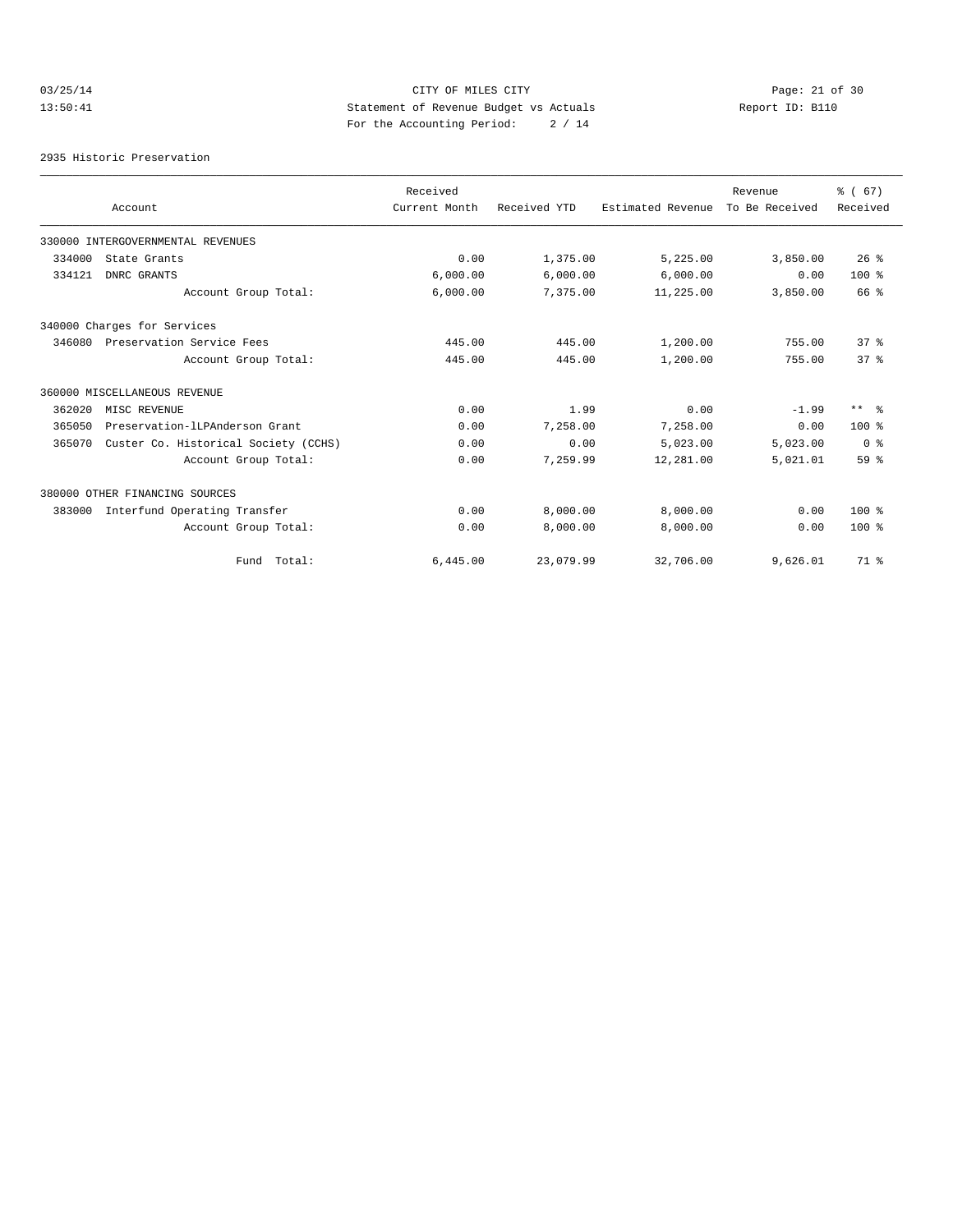### 03/25/14 Page: 22 of 30<br>13:50:41 CITY OF MILES CITY Page: 22 of 30<br>13:50:41 Statement of Revenue Budget vs Actuals<br>For the Accounting Boules of 14 13:50:41 Statement of Revenue Budget vs Actuals Report ID: B110 For the Accounting Period: 2 / 14

2985 RETIRED SENIOR VOLUNTEER PROG (RSVP)

|        | Account                           | Received<br>Current Month | Received YTD | Estimated Revenue | Revenue<br>To Be Received | % (67)<br>Received |
|--------|-----------------------------------|---------------------------|--------------|-------------------|---------------------------|--------------------|
|        | 330000 INTERGOVERNMENTAL REVENUES |                           |              |                   |                           |                    |
| 331165 | RSVP FEDERAL GRANTS-Custer        | 5,392.78                  | 36, 359. 34  | 58,228.00         | 21,868.66                 | $62$ $%$           |
|        | Account Group Total:              | 5,392.78                  | 36, 359. 34  | 58,228.00         | 21,868.66                 | 62 %               |
|        | 360000 MISCELLANEOUS REVENUE      |                           |              |                   |                           |                    |
| 362020 | MISC REVENUE                      | 25.00                     | 6,693.16     | 10,000.00         | 3,306.84                  | $67$ %             |
| 365000 | Contributions and Donations       | 0.00                      | 3,525.00     | 2,746.00          | $-779.00$                 | $128$ %            |
|        | Account Group Total:              | 25.00                     | 10,218.16    | 12,746.00         | 2,527.84                  | $80*$              |
| 370000 | INVESTMENT EARNINGS               |                           |              |                   |                           |                    |
| 371010 | Investment Earnings               | 4.86                      | 15.38        | 0.00              | $-15.38$                  | $***$ $ -$         |
|        | Account Group Total:              | 4.86                      | 15.38        | 0.00              | $-15.38$                  | $***$ $ -$         |
|        | Fund Total:                       | 5,422.64                  | 46,592.88    | 70,974.00         | 24,381.12                 | 66 %               |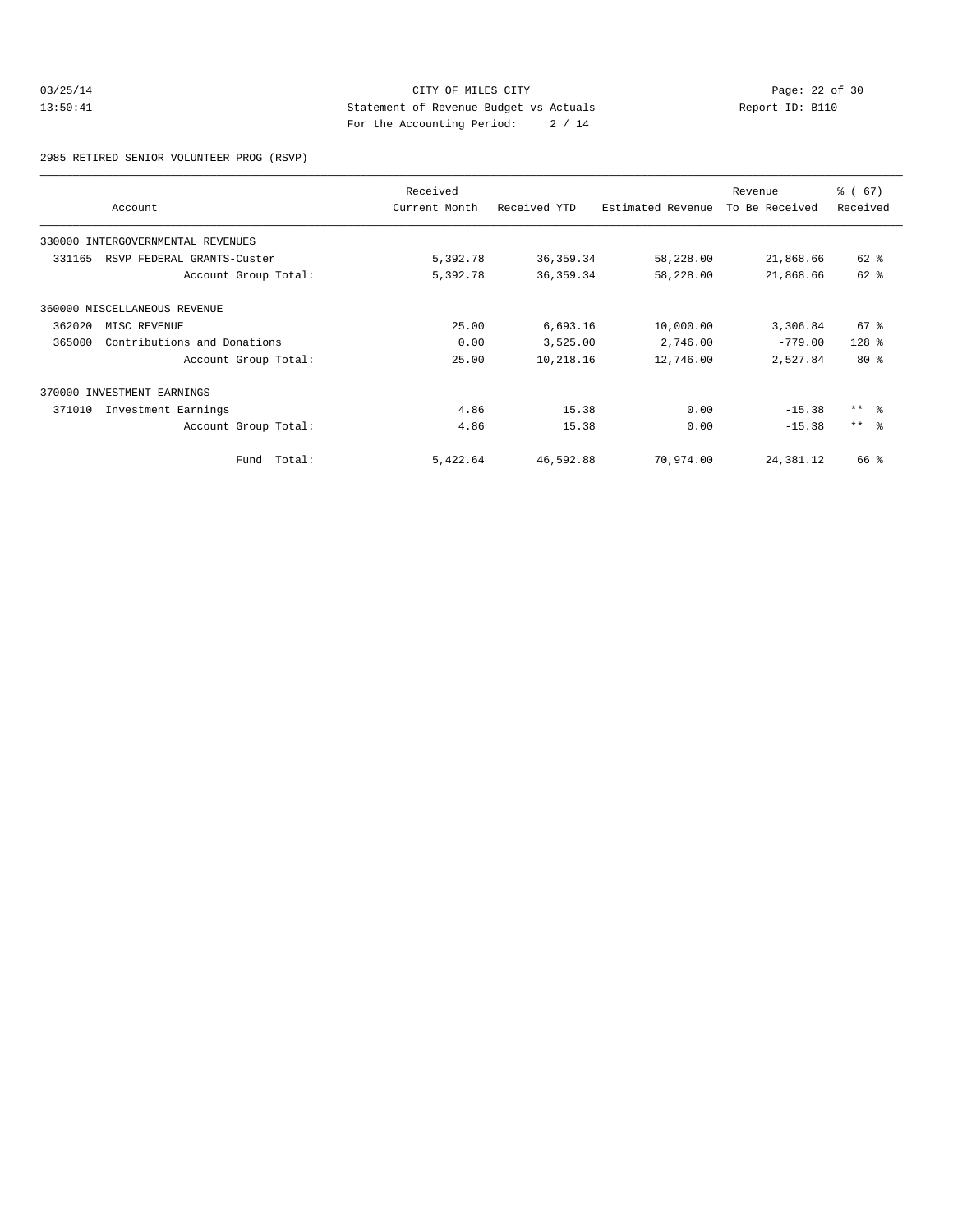### 03/25/14 Page: 23 of 30 13:50:41 Statement of Revenue Budget vs Actuals Report ID: B110 For the Accounting Period: 2 / 14

3300 Judgement & Losses-Power Settlement

| Account                       | Received<br>Current Month | Received YTD | Estimated Revenue To Be Received | Revenue | (67)<br>ී (<br>Received |
|-------------------------------|---------------------------|--------------|----------------------------------|---------|-------------------------|
| 310000 TAXES                  |                           |              |                                  |         |                         |
| Real Property Taxes<br>311010 | 0.00                      | $-0.46$      | 0.00                             | 0.46    | $***$ %                 |
| Account Group Total:          | 0.00                      | $-0.46$      | 0.00                             | 0.46    | ** 응                    |
| Fund Total:                   | 0.00                      | $-0.46$      | 0.00                             | 0.46    | $***$ %                 |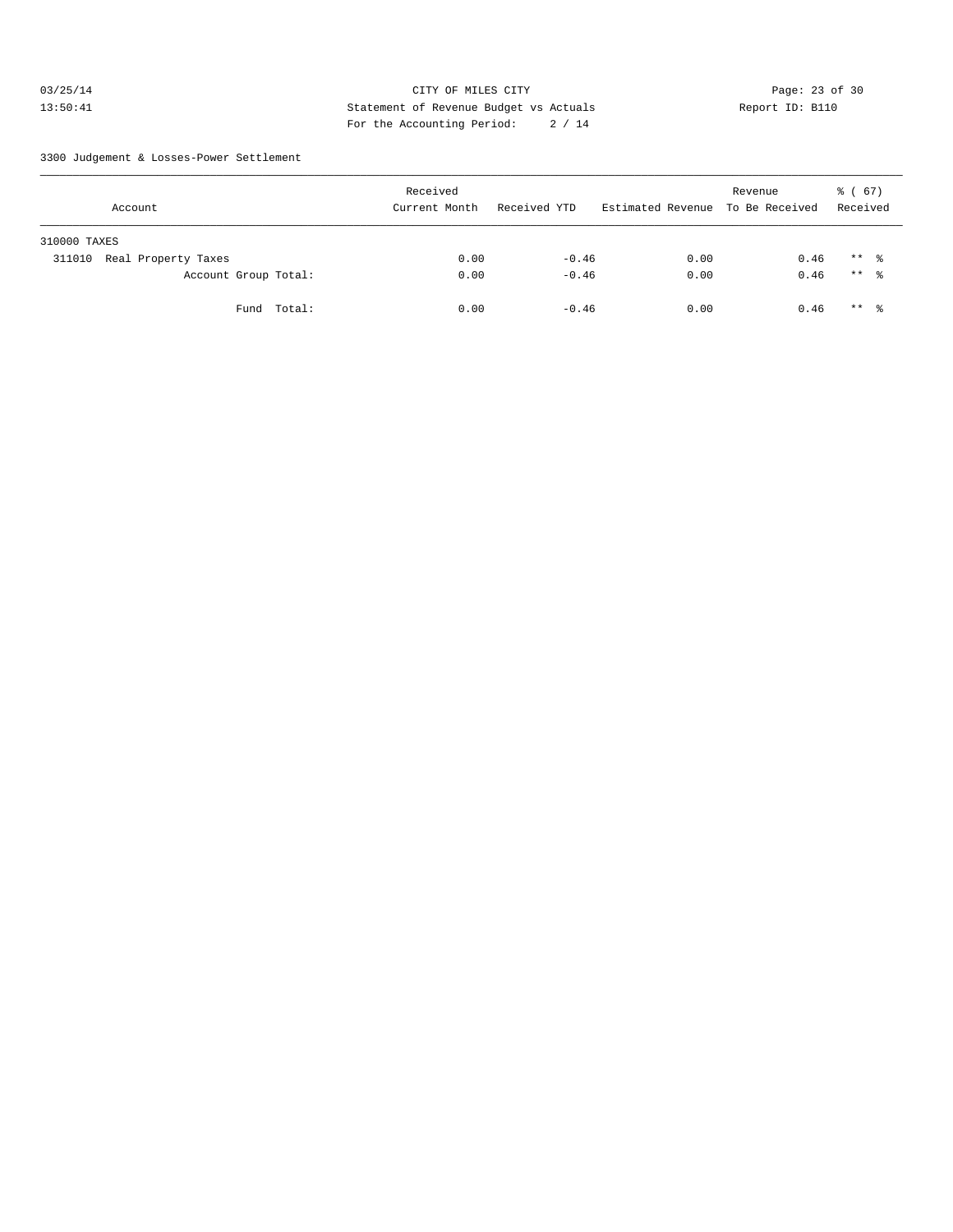### 03/25/14 Page: 24 of 30 13:50:41 Statement of Revenue Budget vs Actuals Report ID: B110 For the Accounting Period: 2 / 14

4000 General Fund Capitol Improvement Fund

|                                        | Received      |              |                   | Revenue        | % (67)         |
|----------------------------------------|---------------|--------------|-------------------|----------------|----------------|
| Account                                | Current Month | Received YTD | Estimated Revenue | To Be Received | Received       |
| 370000 INVESTMENT EARNINGS             |               |              |                   |                |                |
| 371010<br>Investment Earnings          | 52.03         | 210.82       | 0.00              | $-210.82$      | $***$ %        |
| Account Group Total:                   | 52.03         | 210.82       | 0.00              | $-210.82$      | $***$ 8        |
| 380000 OTHER FINANCING SOURCES         |               |              |                   |                |                |
| 383000<br>Interfund Operating Transfer | 0.00          | 0.00         | 46,000.00         | 46,000.00      | 0 <sub>8</sub> |
| Account Group Total:                   | 0.00          | 0.00         | 46,000.00         | 46,000.00      | 0 <sub>8</sub> |
| Total:<br>Fund                         | 52.03         | 210.82       | 46,000.00         | 45,789.18      | 0 <sup>8</sup> |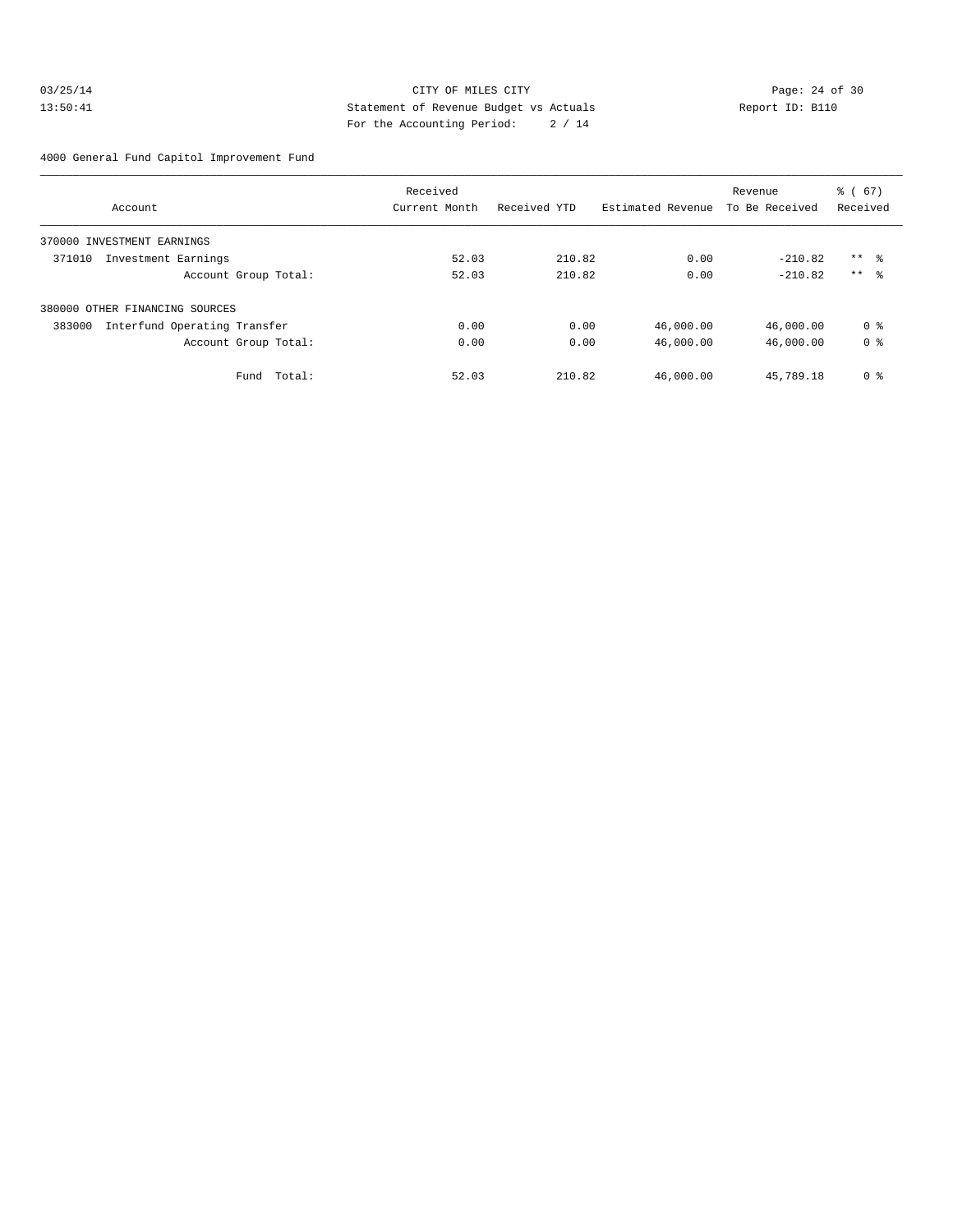### 03/25/14 Page: 25 of 30 13:50:41 Statement of Revenue Budget vs Actuals Report ID: B110 For the Accounting Period: 2 / 14

4060 CAPITAL IMPROV-PUBLIC WORKS

|        |                                    | Received      |              |                   | Revenue        | % (67)         |
|--------|------------------------------------|---------------|--------------|-------------------|----------------|----------------|
|        | Account                            | Current Month | Received YTD | Estimated Revenue | To Be Received | Received       |
|        | 320000 LICENSES AND PERMITS        |               |              |                   |                |                |
| 323040 | Other Miscellaneous Permits        | 200.00        | 4,008.75     | 2,500.00          | $-1,508.75$    | $160*$         |
|        | Account Group Total:               | 200.00        | 4,008.75     | 2,500.00          | $-1,508.75$    | $160*$         |
|        | 340000 Charges for Services        |               |              |                   |                |                |
|        | 343014 Street Cleaning             | 0.00          | 0.00         | 8,490.00          | 8,490.00       | 0 <sup>8</sup> |
| 343016 | Prkg Vio/Off Str-Impnd Fees        | 156.56        | 881.56       | 500.00            | $-381.56$      | $176$ %        |
| 343018 | Sale of Street & Roadway Materials | 0.00          | 5,362.50     | 0.00              | $-5, 362.50$   | $***$ $ -$     |
|        | Account Group Total:               | 156.56        | 6,244.06     | 8,990.00          | 2,745.94       | 69 %           |
|        | 370000 INVESTMENT EARNINGS         |               |              |                   |                |                |
| 371010 | Investment Earnings                | 13.60         | 68.71        | 0.00              | $-68.71$       | $***$ %        |
|        | Account Group Total:               | 13.60         | 68.71        | 0.00              | $-68.71$       | $***$ 8        |
|        | 380000 OTHER FINANCING SOURCES     |               |              |                   |                |                |
| 382010 | Sale of Fixed Assets               | 1,060.14      | 1,060.14     | 0.00              | $-1,060.14$    | $***$ 8        |
| 383000 | Interfund Operating Transfer       | 0.00          | 0.00         | 20,000.00         | 20,000.00      | 0 <sup>8</sup> |
|        | Account Group Total:               | 1,060.14      | 1,060.14     | 20,000.00         | 18,939.86      | 5 <sup>8</sup> |
|        | Fund Total:                        | 1,430.30      | 11,381.66    | 31,490.00         | 20,108.34      | 36%            |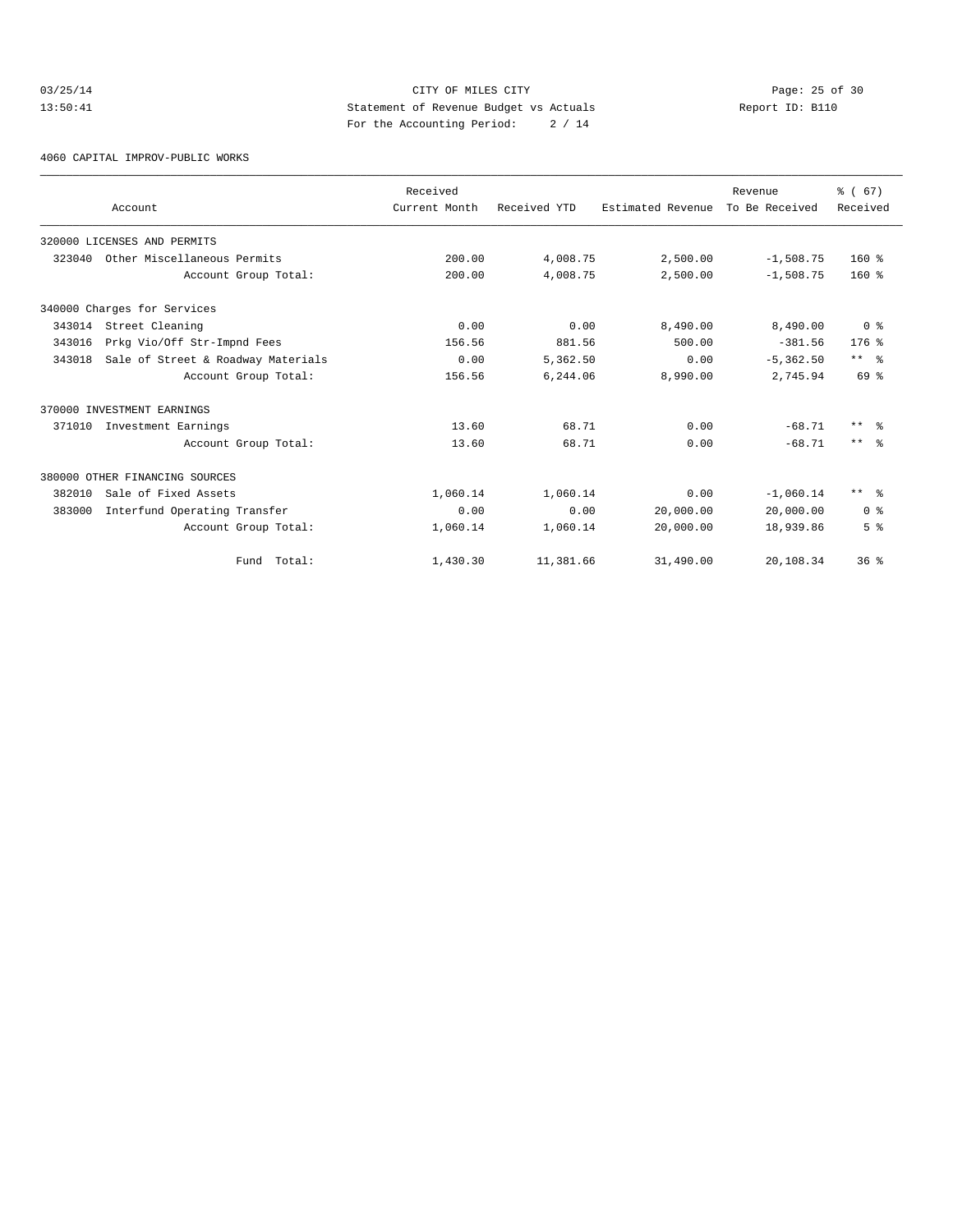# 03/25/14 Page: 26 of 30 13:50:41 Statement of Revenue Budget vs Actuals Report ID: B110 For the Accounting Period: 2 / 14

#### 5210 WATER UTILITY

|        | Account                            | Received<br>Current Month | Received YTD | Estimated Revenue | Revenue<br>To Be Received | % (67)<br>Received   |
|--------|------------------------------------|---------------------------|--------------|-------------------|---------------------------|----------------------|
|        | 330000 INTERGOVERNMENTAL REVENUES  |                           |              |                   |                           |                      |
| 331075 | DEO Grant-EECBG Interface Grant    | 0.00                      | 0.00         | 3,764.00          | 3,764.00                  | 0 <sup>8</sup>       |
| 331076 | Petro Spill Reimbursement-DEQ      | 0.00                      | 23,350.19    | 0.00              | $-23, 350.19$             | $***$ $ \frac{6}{9}$ |
|        | Account Group Total:               | 0.00                      | 23,350.19    | 3,764.00          | $-19,586.19$              | 620%                 |
|        | 340000 Charges for Services        |                           |              |                   |                           |                      |
| 341075 | Serv/Cnty-Interlocal Agmt          | 0.00                      | 0.00         | 3,764.00          | 3,764.00                  | 0 <sup>8</sup>       |
| 343021 | Metered Water Sales                | 130,737.21                | 1,320,531.74 | 1,950,000.00      | 629, 468.26               | 68 %                 |
| 343022 | Unmetered Water Sales/Chrgoffs     | 171.76                    | 1,361.57     | 1,800.00          | 438.43                    | 76 %                 |
| 343023 | Bulk Water Sales                   | 0.00                      | 5, 318, 47   | 4,500.00          | $-818.47$                 | 118 %                |
| 343025 | Hookup Fee                         | 0.00                      | 14,520.00    | 12,000.00         | $-2,520.00$               | $121$ %              |
| 343026 | Water Install/Tap Chrgs/Labor      | 0.00                      | 2,209.34     | 8,000.00          | 5,790.66                  | 28 <sup>8</sup>      |
| 343027 | Chg for Wtr Dept. Serv             | 186.00                    | 1,073.00     | 500.00            | $-573.00$                 | $215$ %              |
| 343029 | Curb Stop Replacement Fee          | 3,548.00                  | 28, 472. 27  | 41,880.00         | 13,407.73                 | 68 %                 |
|        | Account Group Total:               | 134,642.97                | 1,373,486.39 | 2,022,444.00      | 648,957.61                | 68 %                 |
|        | 360000 MISCELLANEOUS REVENUE       |                           |              |                   |                           |                      |
|        | 362040 \$2.00 State Assessment Fee | 0.00                      | 254.00       | 0.00              | $-254.00$                 | $\star\star$<br>- 옹  |
|        | Account Group Total:               | 0.00                      | 254.00       | 0.00              | $-254.00$                 | $***$ $ -$           |
|        | 370000 INVESTMENT EARNINGS         |                           |              |                   |                           |                      |
| 371010 | Investment Earnings                | 1,038.01                  | 4,091.02     | 6,000.00          | 1,908.98                  | 68 %                 |
|        | Account Group Total:               | 1,038.01                  | 4,091.02     | 6,000.00          | 1,908.98                  | 68 %                 |
|        | Fund Total:                        | 135,680.98                | 1,401,181.60 | 2.032.208.00      | 631,026.40                | 69 %                 |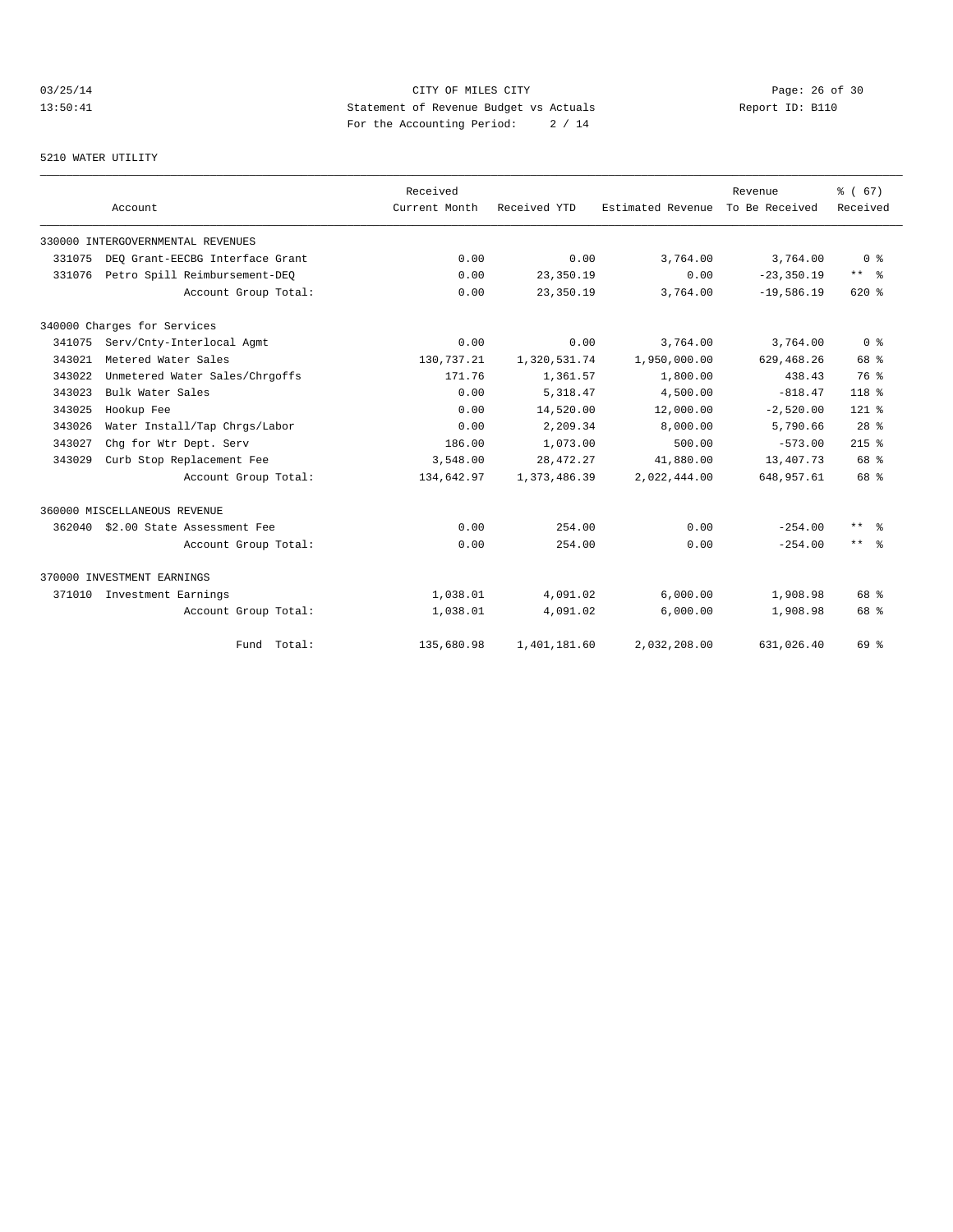# 03/25/14 Page: 27 of 30 13:50:41 Statement of Revenue Budget vs Actuals Report ID: B110 For the Accounting Period: 2 / 14

#### 5310 SEWER UTILITY

|        |                                           | Received      |              |                   | Revenue        | % (67)             |
|--------|-------------------------------------------|---------------|--------------|-------------------|----------------|--------------------|
|        | Account                                   | Current Month | Received YTD | Estimated Revenue | To Be Received | Received           |
|        | 330000 INTERGOVERNMENTAL REVENUES         |               |              |                   |                |                    |
| 334120 | TSEP Grant                                | 0.00          | 0.00         | 500,000.00        | 500,000.00     | 0 <sup>8</sup>     |
|        | Account Group Total:                      | 0.00          | 0.00         | 500,000.00        | 500,000.00     | 0 <sup>8</sup>     |
|        | 340000 Charges for Services               |               |              |                   |                |                    |
| 341075 | Serv/Cnty-Interlocal Agmt                 | 0.00          | 0.00         | 1,500.00          | 1,500.00       | 0 <sup>8</sup>     |
| 343031 | Sewer Service Charges                     | 90,817.01     | 724,179.50   | 1,028,304.00      | 304,124.50     | 70 %               |
| 343032 | Sewer Installation Charges/Chrgoffs       | 171.74        | 835.48       | 1,200.00          | 364.52         | 70 %               |
| 343033 | Hookup Fee                                | 0.00          | 9,760.00     | 5,000.00          | $-4,760.00$    | 195 <sub>8</sub>   |
| 343034 | Treatment Facilities Fees                 | 115.00        | 1,908.81     | 3,000.00          | 1,091.19       | 64 %               |
| 343036 | Miscellaneous Sewer Revenue (Labor)       | 0.00          | 355.50       | 2,000.00          | 1,644.50       | 18 <sup>8</sup>    |
| 343037 | Baker Road Etc.                           | 645.27        | 5,986.58     | 8,200.00          | 2, 213.42      | 73 %               |
| 343038 | RURAL SWR DIST #1                         | 0.00          | 0.00         | 23,000.00         | 23,000.00      | 0 <sup>8</sup>     |
|        | Account Group Total:                      | 91,749.02     | 743,025.87   | 1,072,204.00      | 329, 178. 13   | 69 %               |
|        | 360000 MISCELLANEOUS REVENUE              |               |              |                   |                |                    |
| 361010 | Land Rental                               | 0.00          | 2,575.90     | 2,500.00          | $-75.90$       | 103 <sub>8</sub>   |
| 362020 | MISC REVENUE                              | 0.00          | 0.00         | 8,300,805.00      | 8,300,805.00   | 0 <sup>8</sup>     |
|        | Account Group Total:                      | 0.00          | 2,575.90     | 8,303,305.00      | 8,300,729.10   | 0 <sup>8</sup>     |
|        | 370000 INVESTMENT EARNINGS                |               |              |                   |                |                    |
|        | 371010 Investment Earnings                | 221.63        | 1,024.17     | 3,000.00          | 1,975.83       | $34$ $%$           |
|        | Account Group Total:                      | 221.63        | 1,024.17     | 3,000.00          | 1,975.83       | $34$ $%$           |
|        | 380000 OTHER FINANCING SOURCES            |               |              |                   |                |                    |
|        | 381070 Proceeds from Notes/Loans/Intercap | 0.00          | 590,943.40   | 1,324,500.00      | 733,556.60     | $45$ $\frac{6}{3}$ |
|        | Account Group Total:                      | 0.00          | 590,943.40   | 1,324,500.00      | 733,556.60     | $45$ $\frac{6}{3}$ |
|        | Fund Total:                               | 91,970.65     | 1,337,569.34 | 11,203,009.00     | 9,865,439.66   | $12*$              |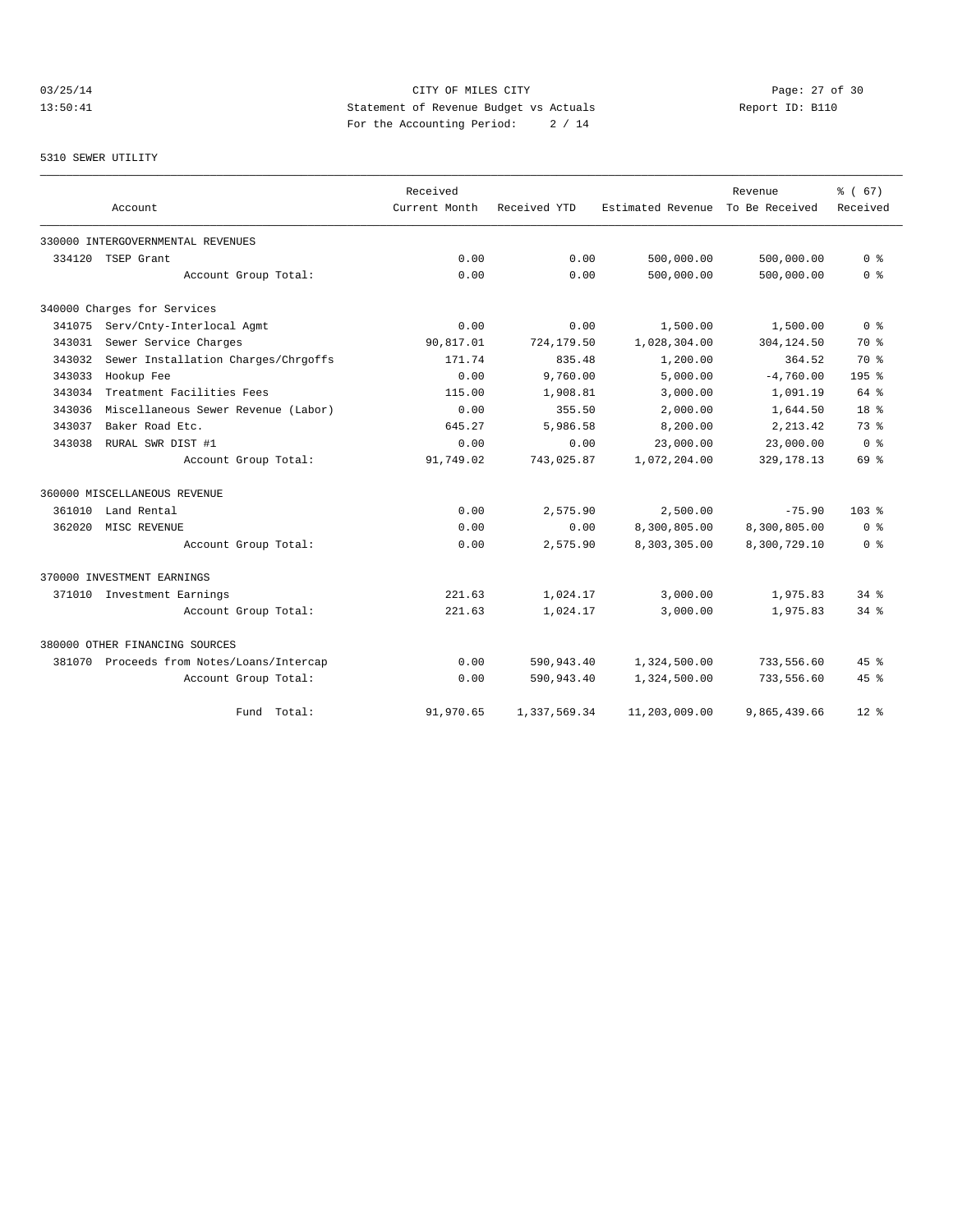# 03/25/14 Page: 28 of 30 13:50:41 Statement of Revenue Budget vs Actuals Report ID: B110 For the Accounting Period: 2 / 14

#### 5510 AMBULANCE FUND

|              |                                        | Received<br>Current Month | Received YTD |                   | Revenue<br>To Be Received | % (67)<br>Received   |
|--------------|----------------------------------------|---------------------------|--------------|-------------------|---------------------------|----------------------|
|              | Account                                |                           |              | Estimated Revenue |                           |                      |
| 310000 TAXES |                                        |                           |              |                   |                           |                      |
| 311010       | Real Property Taxes                    | 18.80                     | 3,894.05     | 6,500.00          | 2,605.95                  | 60 %                 |
| 311020       | Personal Property Taxes                | 1.24                      | 26.95        | 650.00            | 623.05                    | 4%                   |
| 312000       | Penalty & Interest on Delinquent Taxes | 0.79                      | 18.09        | 40.00             | 21.91                     | 45%                  |
|              | Account Group Total:                   | 20.83                     | 3,939.09     | 7,190.00          | 3,250.91                  | 55%                  |
|              | 330000 INTERGOVERNMENTAL REVENUES      |                           |              |                   |                           |                      |
| 331040       | Medicaid Supplemental Program-State    | 0.00                      | 0.00         | 3,700.00          | 3,700.00                  | 0 <sup>8</sup>       |
|              | Account Group Total:                   | 0.00                      | 0.00         | 3,700.00          | 3,700.00                  | 0 <sup>8</sup>       |
|              | 340000 Charges for Services            |                           |              |                   |                           |                      |
| 341075       | Serv/Cnty-Interlocal Agmt              | 0.00                      | 0.00         | 35,747.00         | 35,747.00                 | 0 <sup>8</sup>       |
| 342026       | Ambulance Charges                      | 60,771.03                 | 492,964.25   | 824,085.00        | 331,120.75                | $60*$                |
| 342027       | Ambulance Standby                      | 0.00                      | 3,900.00     | 7,500.00          | 3,600.00                  | $52$ $%$             |
|              | Account Group Total:                   | 60,771.03                 | 496,864.25   | 867, 332, 00      | 370.467.75                | 57%                  |
|              | 360000 MISCELLANEOUS REVENUE           |                           |              |                   |                           |                      |
| 362020       | MISC REVENUE                           | 0.00                      | 7,825.46     | 0.00              | $-7,825.46$               | $***$ $ \frac{6}{9}$ |
| 366010       | Misc- From Charge off Accts            | 0.00                      | 107.72       | 5,500.00          | 5,392.28                  | 2 <sup>8</sup>       |
|              | Account Group Total:                   | 0.00                      | 7,933.18     | 5,500.00          | $-2.433.18$               | 144 %                |
|              | 370000 INVESTMENT EARNINGS             |                           |              |                   |                           |                      |
| 371010       | Investment Earnings                    | 0.00                      | 0.00         | 499.00            | 499.00                    | 0 <sup>8</sup>       |
|              | Account Group Total:                   | 0.00                      | 0.00         | 499.00            | 499.00                    | 0 <sup>8</sup>       |
|              | Fund Total:                            | 60,791.86                 | 508,736.52   | 884, 221.00       | 375, 484.48               | 58 %                 |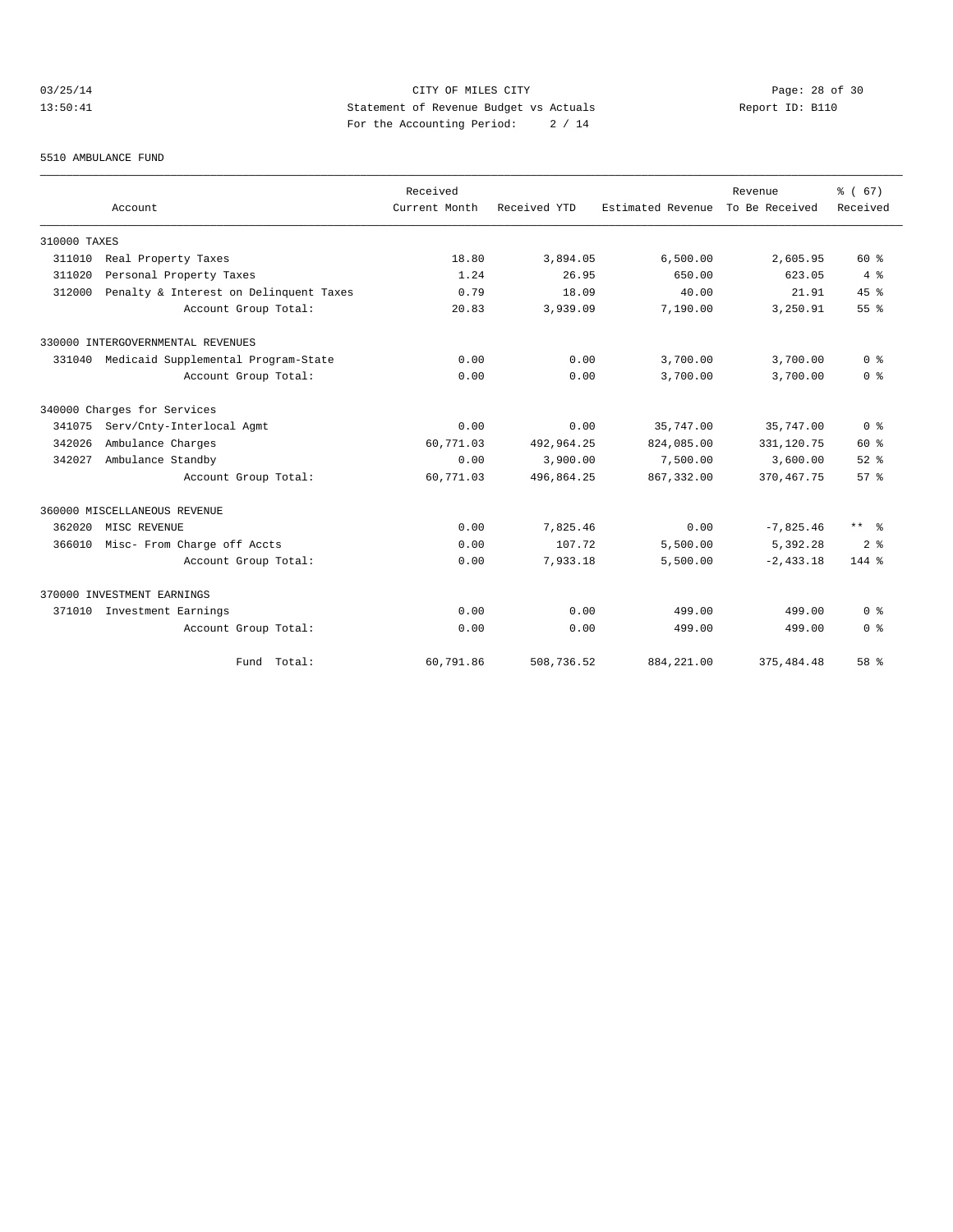# 03/25/14 Page: 29 of 30 13:50:41 Statement of Revenue Budget vs Actuals Report ID: B110 For the Accounting Period: 2 / 14

#### 5610 AIRPORT OPERATING

|              |                                        | Received      |              |                   | Revenue        | 8 ( 67)         |
|--------------|----------------------------------------|---------------|--------------|-------------------|----------------|-----------------|
|              | Account                                | Current Month | Received YTD | Estimated Revenue | To Be Received | Received        |
| 310000 TAXES |                                        |               |              |                   |                |                 |
| 311010       | Real Property Taxes                    | 28.15         | 5,808.24     | 9,000.00          | 3,191.76       | 65 %            |
| 311020       | Personal Property Taxes                | 1.86          | 40.43        | 1,400.00          | 1,359.57       | 3 <sup>8</sup>  |
| 312000       | Penalty & Interest on Delinquent Taxes | 1.16          | 18.61        | 50.00             | 31.39          | 37 <sup>8</sup> |
|              | Account Group Total:                   | 31.17         | 5,867.28     | 10,450.00         | 4,582.72       | 56%             |
|              | 330000 INTERGOVERNMENTAL REVENUES      |               |              |                   |                |                 |
| 331129       | Federal Aeronautics Admin Grant        | 0.00          | 59,827.00    | 0.00              | $-59,827.00$   | $***$<br>- 옹    |
|              | Account Group Total:                   | 0.00          | 59,827.00    | 0.00              | $-59,827.00$   | $***$ $\approx$ |
|              | 340000 Charges for Services            |               |              |                   |                |                 |
| 341075       | Serv/Cnty-Interlocal Agmt              | 0.00          | 0.00         | 22,000.00         | 22,000.00      | 0 <sup>8</sup>  |
| 343061       | Landing Fees                           | 765.00        | 765.00       | 10,000.00         | 9,235.00       | 8 %             |
| 343062       | Aviation Fuel                          | 20,369.31     | 259, 121.52  | 380,000.00        | 120,878.48     | 68 %            |
| 343064       | Hangar Rent                            | 9,153.40      | 23, 416.60   | 36,223.00         | 12,806.40      | 65 %            |
| 343065       | Building Rentals                       | 3,484.11      | 26, 515.95   | 51,000.00         | 24, 484.05     | $52$ $%$        |
| 343067       | Other - Miscellaneous                  | 0.00          | 0.00         | 5,000.00          | 5,000.00       | 0 <sup>8</sup>  |
|              | Account Group Total:                   | 33,771.82     | 309,819.07   | 504,223.00        | 194,403.93     | 61 %            |
|              | 360000 MISCELLANEOUS REVENUE           |               |              |                   |                |                 |
| 361010       | Land Rental                            | 1,495.82      | 14,619.48    | 25,000.00         | 10,380.52      | 58 %            |
| 362020       | MISC REVENUE                           | 460.30        | 2,187.70     | 3,000.00          | 812.30         | 73.8            |
|              | Account Group Total:                   | 1,956.12      | 16,807.18    | 28,000.00         | 11,192.82      | $60*$           |
|              | 370000 INVESTMENT EARNINGS             |               |              |                   |                |                 |
|              | 371010 Investment Earnings             | 28.02         | 145.99       | 200.00            | 54.01          | 73.8            |
|              | Account Group Total:                   | 28.02         | 145.99       | 200.00            | 54.01          | 73.8            |
|              | Fund Total:                            | 35,787.13     | 392,466.52   | 542,873.00        | 150,406.48     | $72$ $%$        |